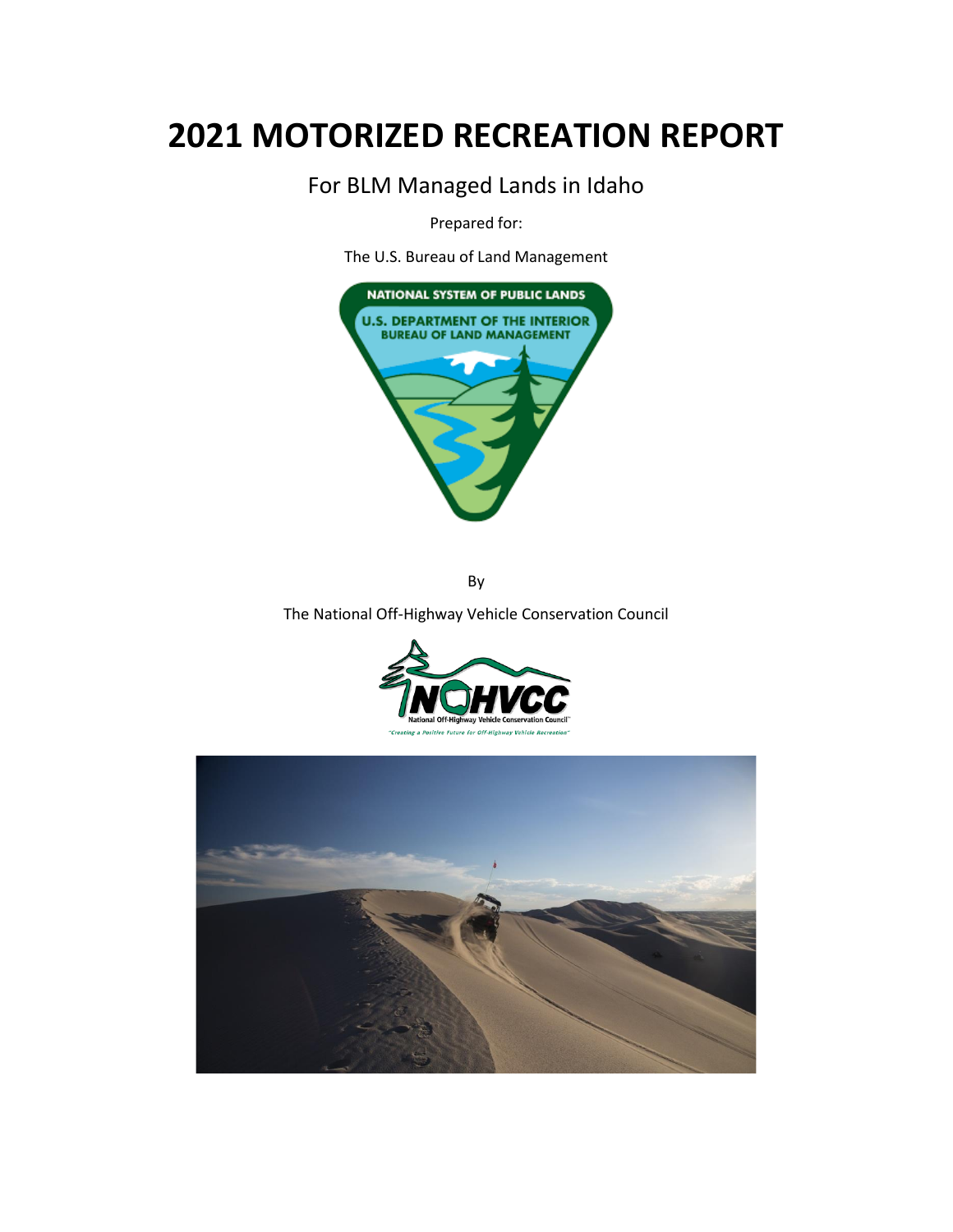# <span id="page-1-0"></span>**Table of Contents**

| US Bureau of Land Management in Idaho OHV Recreation Needs and Opportunities 10 |
|---------------------------------------------------------------------------------|
|                                                                                 |
|                                                                                 |
|                                                                                 |
|                                                                                 |
|                                                                                 |
|                                                                                 |
|                                                                                 |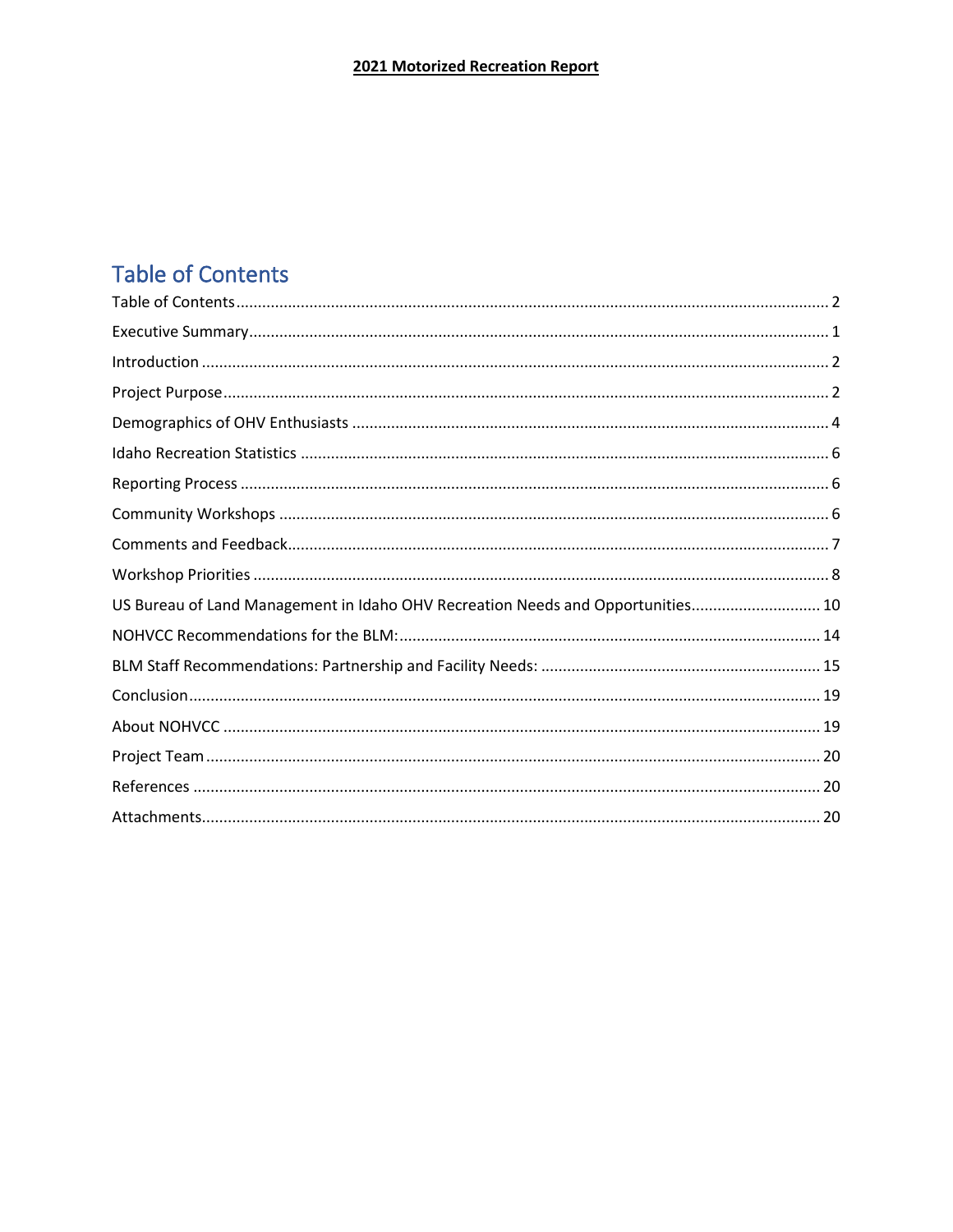### <span id="page-2-0"></span>Executive Summary

Nearly 65% of the acres that make up the State of Idaho are public land. Of this 65%, 22% are managed by the Bureau of Land Management. While a preponderance of the land managed by BLM is in the southern part of the state, there are recreation opportunities throughout Idaho. Many of the 14 BLM Field Offices in Idaho manage areas where OHV recreation opportunities are available.

Nearly 9% of the population in Idaho (1.787 million people in 2019) participates in OHV recreation. Idaho recorded approximately 160,000 OHV registrations in 2021, which does not include the many nonresidents that purchased OHV registrations. Outdoor recreation in Idaho generates 3% of the State's GDP with a total value added of 2.5 billion. A 2012 economic impact study by the University of Idaho showed that OHV recreation contributes \$434 million per year (\$186 million in trip expenditures and \$248 million in capital expenditures) into the State's economy. This means that OHV recreation accounts for 17% of Idaho's outdoor recreation economy.

Many of the OHV recreation opportunities in Idaho have been funded by grant dollars managed by the Idaho Department of Parks and Recreation. The Department disperses nearly \$300,000 per year from the Motorbike Fund, which is generated by the sale of OHV registrations, nearly \$500,000 per year from the Off-Road Motor Vehicle (ORMV) Account, which is funded by a portion of the State's total gas tax revenue, and approximately \$500,000 from the Recreational Trails Program which is a federal program.

The work funded by these grants is often completed by land managers in partnership with local clubs and enthusiasts. Idaho has a strong history of OHV volunteerism with numerous state associations and local clubs taking on volunteer projects.

These funding programs and proactive partnerships among land managers and OHV enthusiasts have been leveraged to create outstanding OHV opportunities across the state. This report was commissioned by BLM to identify issues and opportunities for improvement in OHV recreation opportunities on lands managed by the BLM in Idaho.

This process behind the development of this report was based on the National Motorized Recreation Strategy and the Individual State Action plan created by BLM in partnership with NOHVCC. A series of community listening sessions were held across Idaho to solicit public feedback on how they would like to see OHV recreation opportunities improved. NOHVCC received 66 unique comment forms from across the state expressing needs and opportunities for numerous trail systems and riding areas.

Although participation was limited by the COVID-19 pandemic; comments received were informed and substantive, which led to a high-quality and detailed report.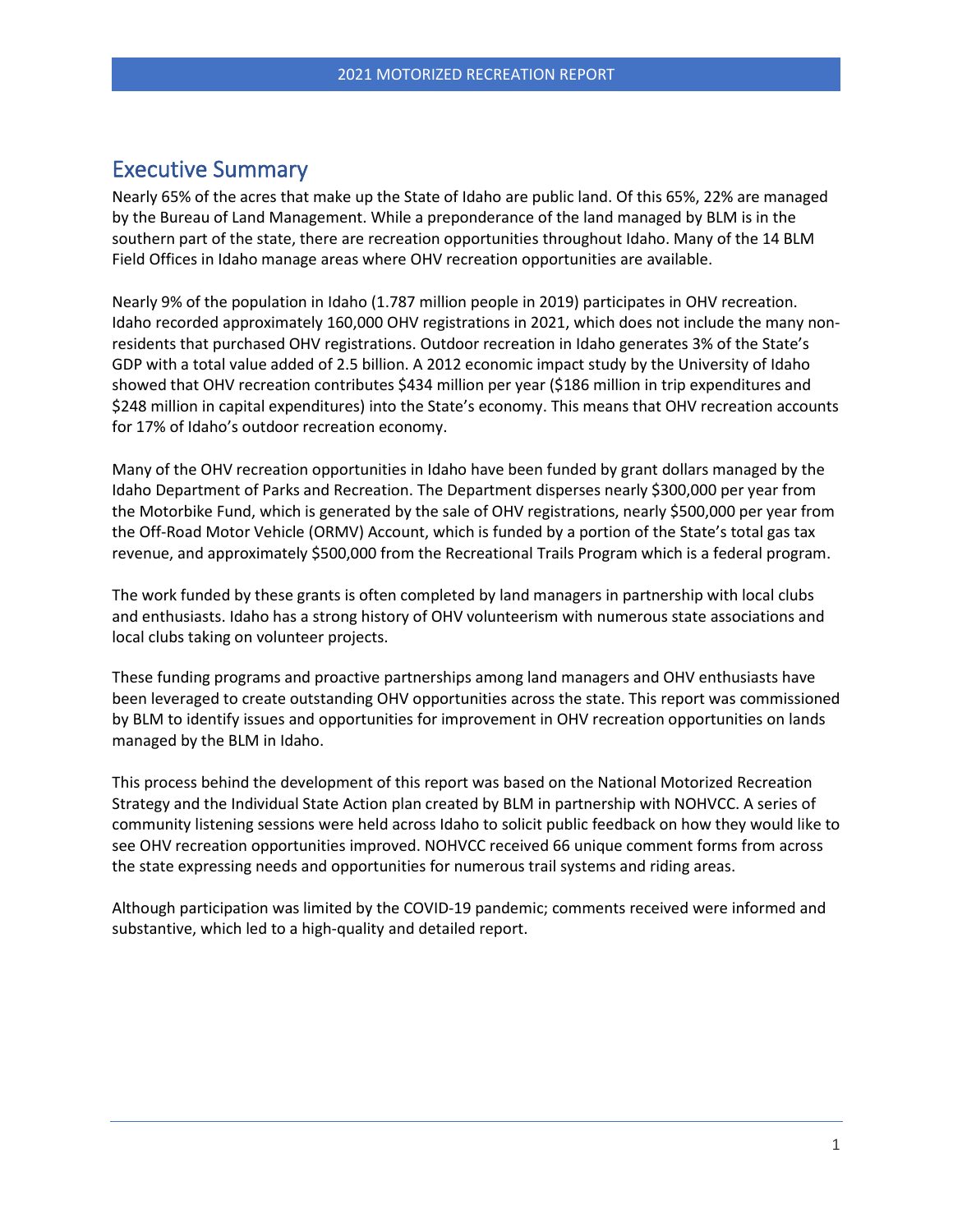### <span id="page-3-0"></span>**Introduction**

In 2014 NOHVCC and BLM partnered to develop a National Motorized Recreation Action Strategy designed to help the BLM develop individual state action plans for providing high quality OHV opportunities and develop partnerships to help maintain those opportunities. This process has created state specific OHV action plans in 7 other states where BLM manages public land. The strategies will be used to guide future travel management and resource management decisions; however, the strategies are NOT part of a specific travel management plan or resource management plan.

To accomplish this objective BLM partnered with NOHVCC in creating action plans through a community driven process whereby enthusiasts can participate in an open forum. This unique approach provides a platform for candid discussion allowing the OHV community the ability to share ideas on how the BLM can enhance recreational experiences. The objectives of this process include achieving a greater understanding of existing and potential OHV opportunities, identifying priorities from enthusiasts, discussing methods to accomplish these goals by leveraging resources, and further developing interagency and community relationships through communication and action.

NOHVCC's role in this partnership is to facilitate a process whereby the OHV community is engaged in a dialogue that is driven by the public for the benefit of the public. Consequently, the recommended future management practices are specific to enhancing OHV trail systems and riding opportunities to include (but not limited to) repairing and developing current and new infrastructure, the design of new trail systems, new riding and staging areas, and improved communication between users, grassroots groups, and agencies.

### <span id="page-3-1"></span>Project Purpose

The development of an Idaho Motorized Recreation Action Plan will provide numerous benefits to the BLM, its partners, and the public at large. It will provide for community efforts to plan for and manage motorized recreation opportunities, services, and facilities. The strategic planning process will assist BLM by prioritizing motorized recreation areas and leveraging resources through community partners to ensure that high-priority sites, services, and activities are provided.

To achieve consistent motorized recreation management on a national scale NOHVCC believes that it is necessary to utilize a step-down approach. This method will reduce expenses and allocate joint funding directly to projects. The BLM Idaho State Office Mountain Region has been provided an opportunity to coordinate this effort with NOHVCC and existing State OHV organizations to gather information from local communities, motorized organizations, and individual motorized recreationists. The information gathered can then be used to inform planning processes and help create a dialog between motorized recreationists, local communities, and OHV managers. This will lead to better relationships and partnerships that will result in lasting solutions that benefit riders, local communities, and the land management agencies.

NOHVCC worked with BLM and local stakeholders to organize and facilitate a series of community workshops (i.e., listening sessions) designed to gather information from the motorized recreation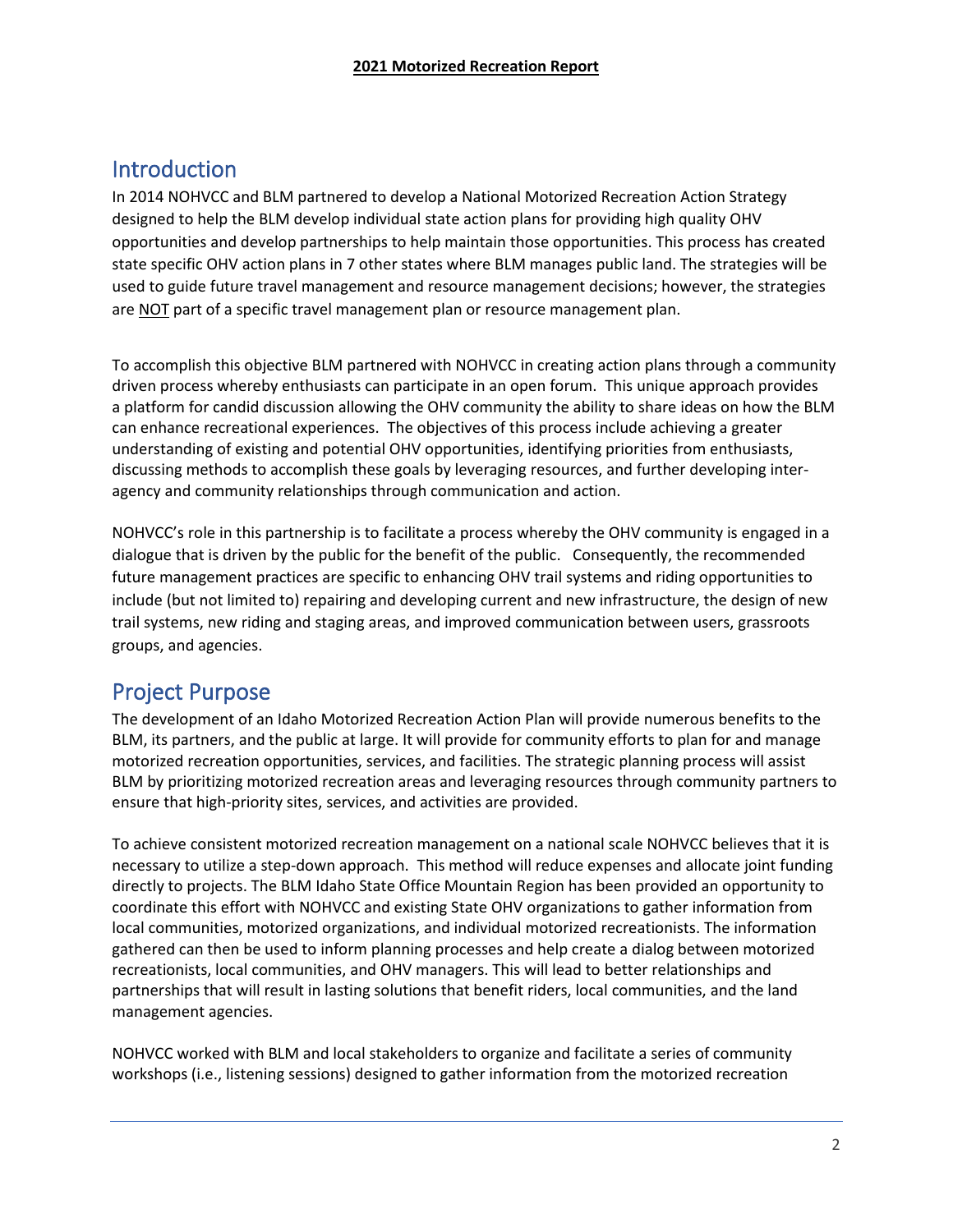community. Workshop sites were located near BLM managed lands in Idaho. NOHVCC also worked closely with state motorized recreation associations and clubs to identify key community motorized organizations and individuals to participate in the workshops.

This report is the outcome of the workshops and will be shared with BLM and the public. The information contained in this report will be used to help land managers, NOHVCC, and the public achieve the following objectives:

- Provide high-quality OHV opportunities and experiences that meet the needs of motorized users and result in enhanced resource protection
- Develop riding opportunities within the urban interface (i.e., close-to-town settings)
- Identify current motorized recreation opportunities on BLM managed lands and develop ideas on how to improve these opportunities
- Identify potential opportunities on BLM managed lands
- Identify methods to inform the public on responsible use
- Inform the public on the decision-making process regarding motorized recreation
- Inform the public how they can best become effective participants in planning processes
- Help provide for seamless management between agencies
- Gain a better understanding of motorized recreationists' needs
- Develop partnerships that result in high-quality recreational opportunities
- Develop a report and spreadsheet and/or GIS data to indicate this information
- Gain better information to integrate into agency planning documents
- Create and enhance partnerships to better manage motorized recreation opportunities and experiences
- Enhance motorized recreation opportunities to help local economies

To enhance user experience, it is imperative to understand the needs of riders. Riding areas and trails should be designed to meet the riders' needs, provide desired opportunities, and offer quality experiences. Riding areas that do not meet riders' needs will not be used or supported. Riders desire trails that include some or all the following: fun, varying degrees of challenge, signing, trail maps, trail loops, distance, scenery, destinations, points of interest, open areas, camping, parking, and amenities. Once specific desires are recognized, land managers can make informed decisions on the types of motorized recreation needs of local users. User needs and desires can vary, so riding opportunities must be managed accordingly to ensure resource protection and sustainability for many years to come. Motorized recreation enthusiasts can desire activities as diverse as recreational trail riding, non-competitive organized trail riding, competitive activities, observed trials, motocross tracks for practice and competition, hill climbs for practice and competition, obstacle courses, open areas and more. To learn more about these types of uses please refer to "*Great Trails: Providing Quality OHV Trails and Experiences*" written by Dick Dufourd in association with NOHVCC in 2015.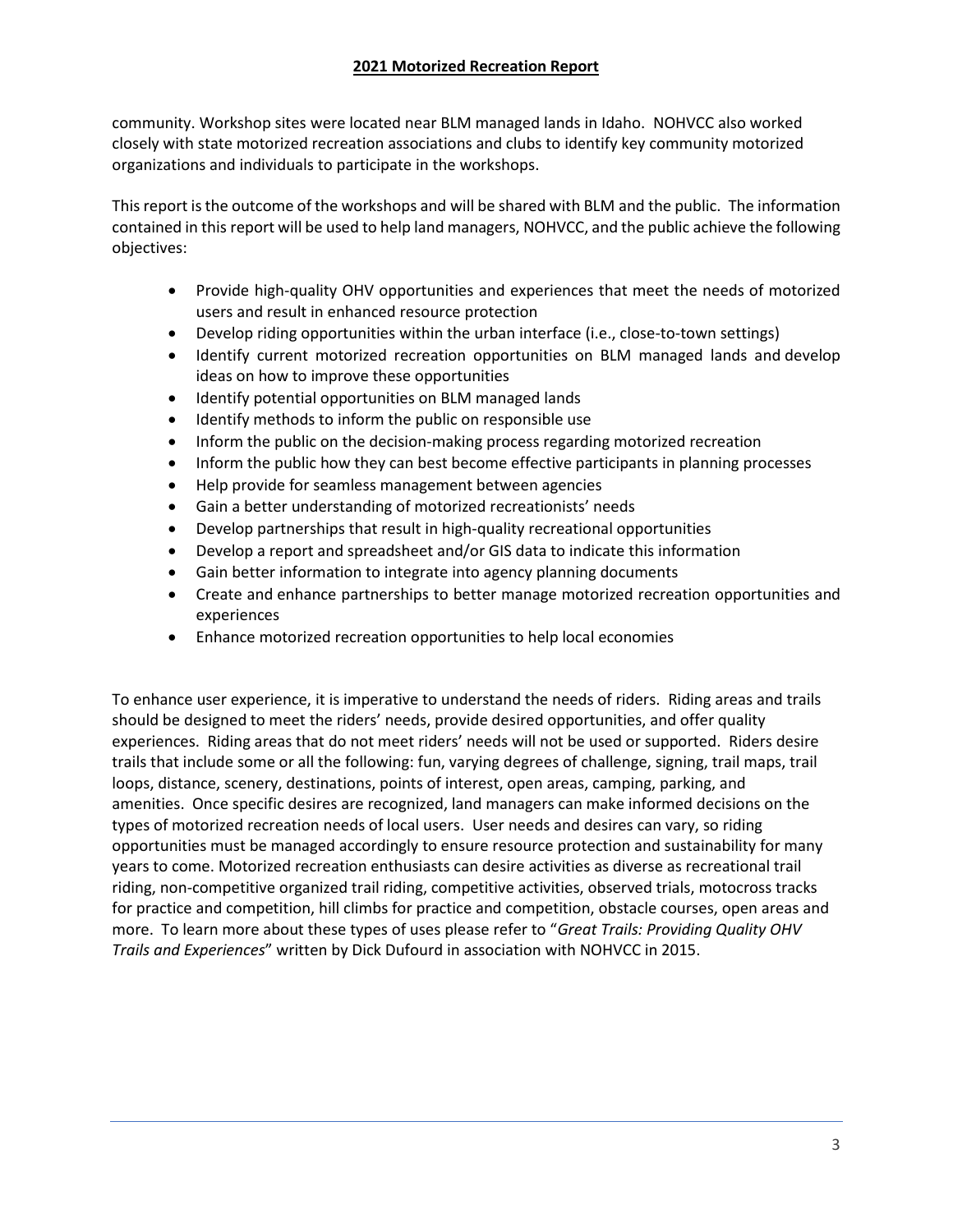

# <span id="page-5-0"></span>Demographics of OHV Enthusiasts

Note: These figures represent the most recently available figures and do not accurately capture the increase in outdoor and OHV recreation witnessed in 2020.

To better understand what OHV enthusiasts, want, you must first know who these enthusiasts are. The findings of a 2014 Motorcycle Industry Council (MIC) survey of motorcycle and ATV owners are below. Since the side-by-side industry is still relatively new, statistics are not available for this type of OHV recreation.

| <b>Demographics</b>                  | Motorcycle | <b>ATV</b> |
|--------------------------------------|------------|------------|
| <b>Mean Age</b>                      | 44.8 Years | 40.3 Years |
| <b>Median Age</b>                    | 47 Years   | 39 Years   |
| <b>Male</b>                          | 86%        | 82%        |
| <b>Female</b>                        | 14%        | 18%        |
| <b>Single</b>                        | 38%        | 40%        |
| <b>Married</b>                       | 61%        | 59%        |
| <b>Some College</b>                  | 29%        | 27%        |
| <b>College Graduate</b>              | 20%        | 19%        |
| Postgraduate                         | 23%        | 17%        |
| <b>Employed</b>                      | 71%        | 67%        |
| <b>Students</b>                      | 5%         | 10%        |
| <b>Retired</b>                       | 15%        | 11%        |
| <b>Median Household Income</b>       | \$62,200   | \$63,400   |
| <b>Owners Have Children Under 16</b> | 31%        | 38%        |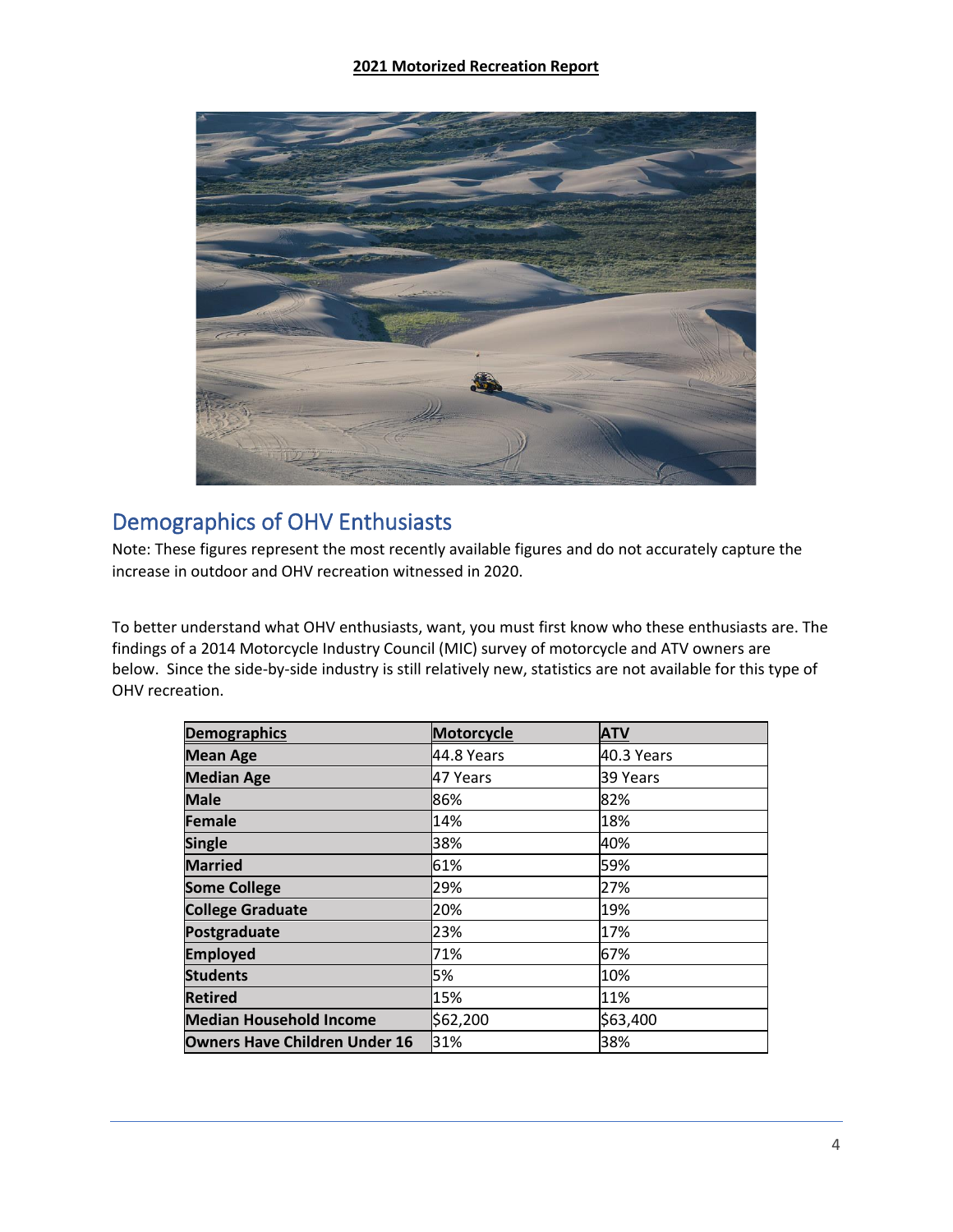ATV and motorcycle riders are similar in many ways. The average rider is in his or her forties, married with a family, and is employed with disposable income. ATV and motorcycle owners earned about \$10,000 more than the US national median income of \$52,500 in 2014. ATV and motorcycle riders generally start young and are surrounded by people who have a positive view of OHV recreation. Some other quick facts about ATV and motorcycle riders in the US include:

- Most motorcycle riders begin riding off-highway in their preteens around the age of 12
- 66% of motorcycle owners indicated their family/friends had a positive attitude towards their interest in motorcycling; only 5% had a negative attitude
- 83% of ATV owners indicated their family/friends had a positive attitude toward their interest in ATV's; only 10% had a negative attitude
- 39% of motorcycle owners participate in hiking and camping; 34% participate in hunting and fishing
- 50% of ATV owners participate in hiking and camping; 58% participate in hunting and fishing
- 53% of off-highway motorcycle operation is on public land in the Western United States

Powersports dealers indicate the average OHV owner uses ATVs and side-by-sides for more than recreational use. These machines are versatile and provide users with the option to use the equipment for both work and play. OHVs (ATVS and side-by-sides in particular) are highly capable machines in both work and recreation settings. Finally, a thriving aftermarket provides myriad accessories that allow for extensive customization to an individual owner's priorities.

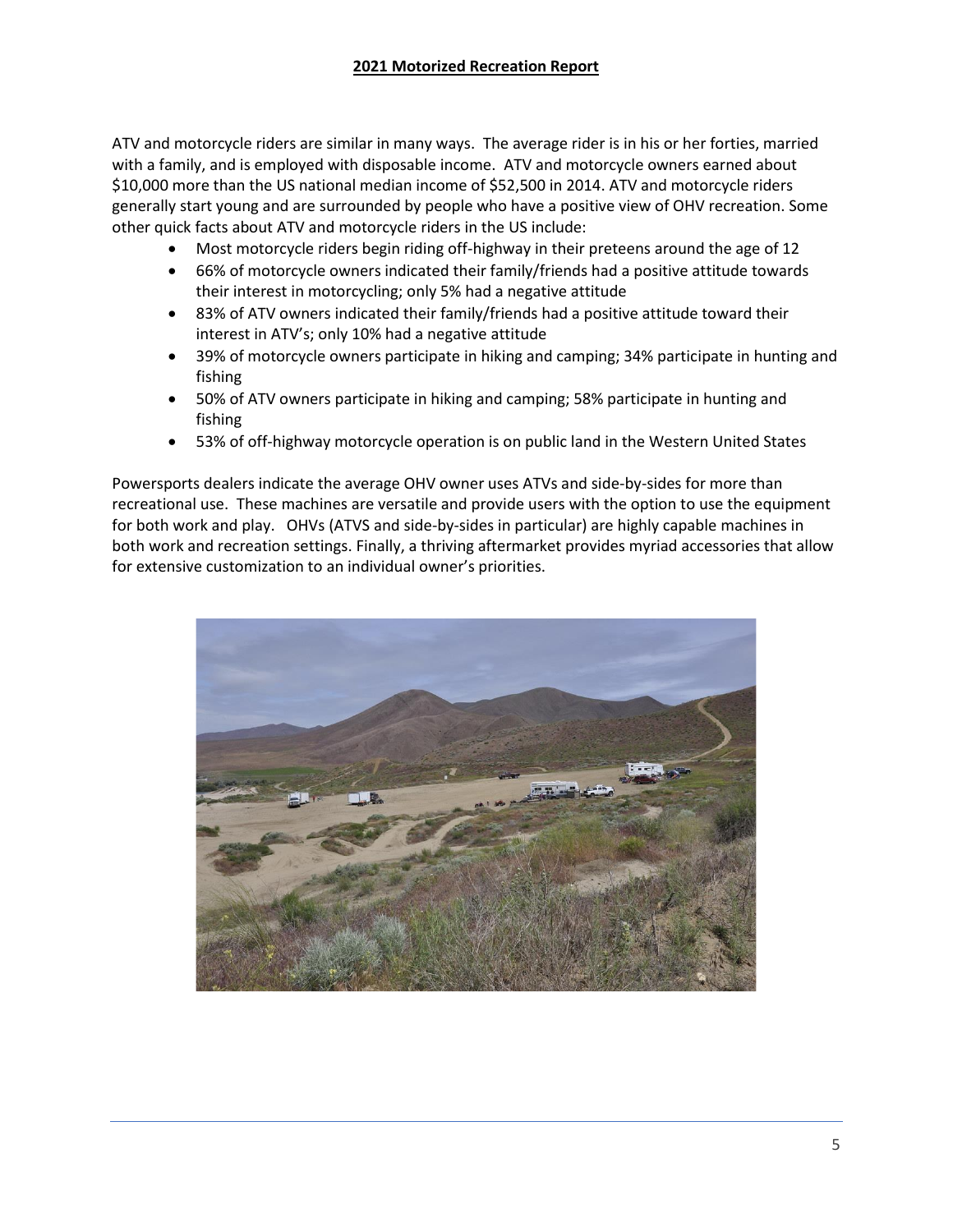### <span id="page-7-0"></span>Idaho Recreation Statistics

Between 2010 and 2020 the population of Idaho grew 14% from 1,567,482 people to 1,839,106 people. A study conducted by the Outdoor Industry Association found that 79% of Idaho residents participated in some form of outdoor recreation. This places them third for outdoor recreation participation in the country, behind only Alaska and Montana. The 2018 Statewide Outdoor Recreation Plan (SCORP) found that ATV riding and UTV/Jeep riding are among the top five increasing outdoor recreation use types in the State. Over 50% of participants in a survey conducted as part of the SCORP identified UTV riding as the most trending outdoor recreation activity in their region of Idaho.

A 2012 economic impact study found that Idahoans took 959,000 OHV trips per year and spent \$186 million of household expenditures on these trips. On top of this the study found that there were \$284 million of capital expenditures in the same period. Idaho residents purchased approximately 18,000 new powersports units in 2021.

### <span id="page-7-1"></span>Reporting Process

To develop a Motorized Recreation Report for Idaho this project was divided into several phases:

- Phase I: Interview land managers in each Field Office across the state. Conduct research and compile information regarding current OHV riding areas, facilities, trail infrastructure, and any other relevant information.
- Phase II: Facilitate five public listening sessions across Idaho
	- $\circ$  Engage OHV enthusiasts in an open dialogue to address five specific questions on riding location, types of OHVs used to participate in activity, identify potential/new locations, improvements that need to be made to enhance rider experience. Gather all comments and feedback from participants then have the group prioritize their top three recommendations.
- Phase III: Compile comments and feedback, and develop tables to display acreages, OHV riding areas and current infrastructure.
- Phase IV: Develop final report to convey the priorities as outlined by the enthusiasts that recreate in Idaho, summarize priorities, and make final recommendations for the Action Plan.

# <span id="page-7-2"></span>Community Workshops

NOHVCC reached out to partnering organizations, NOHVCC State Partners, the Idaho Department of Parks and Recreation OHV Program, the BLM Idaho Travel Management Lead, and state and regional OHV clubs notifying them of the Idaho OHV Recreation Action Plan and to garner support for the initiative. The intent was to invite the OHV community to participate in the workshops and share their thoughts on how land managers can enhance recreational experience on public lands. 66 participants took part in the NOHVCC-facilitated listening sessions. Listening sessions were held in Challis, Idaho Falls, Pocatello, Boise, and Coeur d'Alene. Two additional virtual sessions were held to capture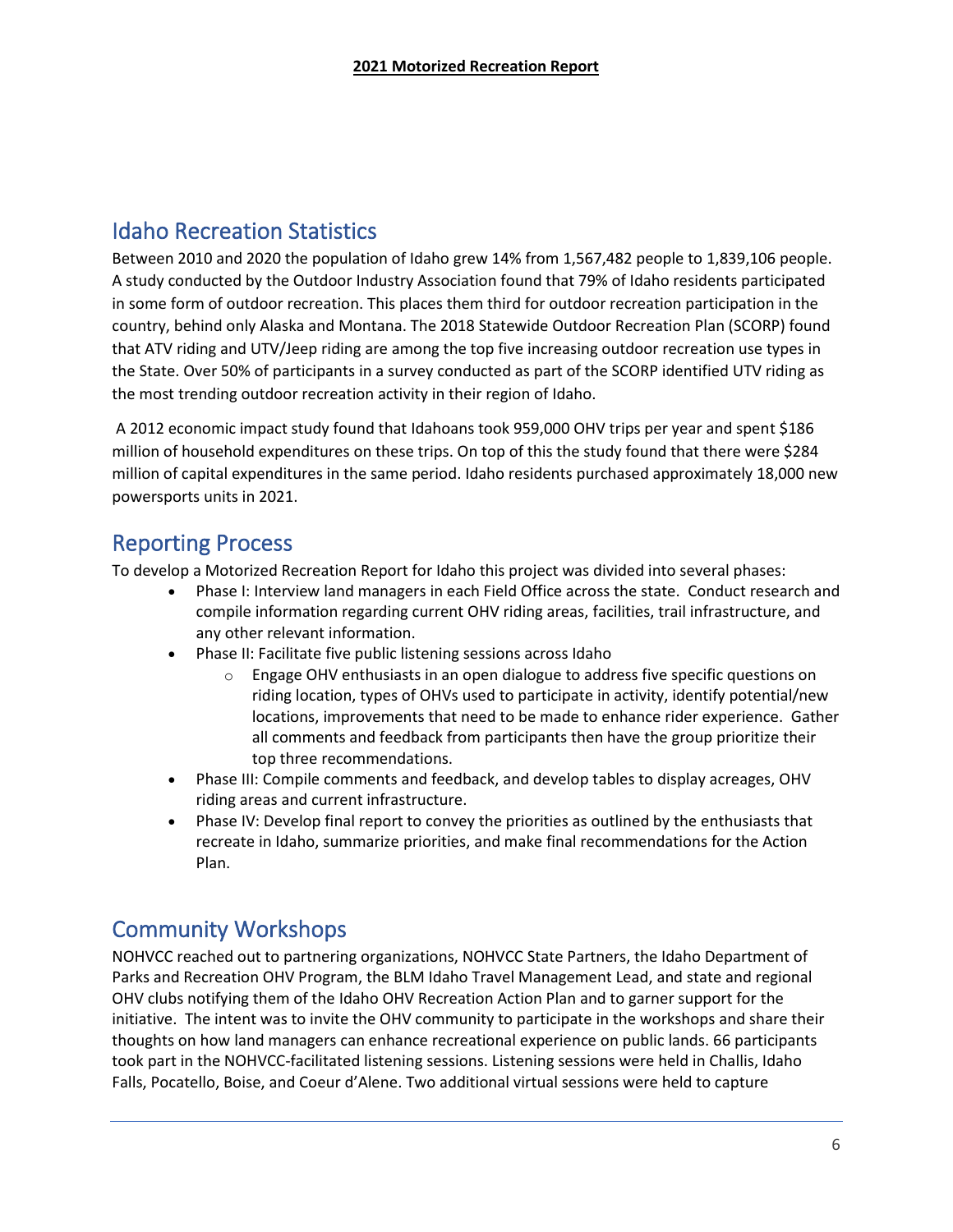additional comments. Those who wished to do so could also provide e-mail comments through November 17, 2021. Participants represented a broad array of OHV users, County Commissioners, Federal, State, and Municipal representatives, and the public.

| <b>Listening Session</b><br>Location | Date           | Number of<br>Participants | Participating Organizations and<br>Representatives                                                                                                                     |  |
|--------------------------------------|----------------|---------------------------|------------------------------------------------------------------------------------------------------------------------------------------------------------------------|--|
| Challis                              | 9/13/21        | 4                         | IDPR, BLM                                                                                                                                                              |  |
| <b>Idaho Falls</b>                   | 9/14/21        | 12                        | Eagle Rock Off-Roaders, Snake River Off-<br>Road, IDPR, BLM                                                                                                            |  |
| Pocatello                            | 9/15/21        | 3                         | IDPR, BLM                                                                                                                                                              |  |
| <b>Boise</b>                         | 9/16/21        | 12                        | ID State ATV Assoc, IDPR, Idaho Rec Council,<br>Boise ATV, Treasure Valley Trail Machine<br>Assoc, Southern Idaho Desert Riders Assoc,<br>Idaho Off-Road 4x4 Club, BLM |  |
| Coeur d'Alene                        | 9/17/21        | 22                        | N. Idaho Jeep, N. Idaho Trail Blazers,<br>Backcountry ATV, Rough Riders, PANTRA,<br><b>IDPR, BLM</b>                                                                   |  |
| <b>Virtual Sessions</b>              | 10/6 & 10/13   | $\overline{7}$            | Various Organizations                                                                                                                                                  |  |
| <b>E-mail Comments</b>               | $9/13 - 10/17$ | 6                         | Various Organizations                                                                                                                                                  |  |
|                                      | <b>Total</b>   | 66                        |                                                                                                                                                                        |  |

# <span id="page-8-0"></span>Comments and Feedback

The workshops opened with an overview of the OHV Action Plan process for Idaho, including the objectives and outcomes of the community workshop process. It was emphasized during this time that this process was not a substitute for participating in agency planning. Participants were encouraged to stay engaged in their local processes.

The second part of the workshops focused on engaging participants in a group discussion pertaining to how the land managers could enhance user experience on public lands. The participants were divided into groups and each participant was given an opportunity to fill out a comment form. The following questions were asked of workshop participants:

- Where do you ride on BLM managed lands in Idaho? (Area and/or Trail)
- What OHVs do you ride in this area/trail?
- o Location: (Area/Trail)
	- o Type of OHV:
- What are your favorite features in this area/trail?
- What improvements/experiences are you looking for in this area?
- Where might these improvements/experiences fit on public land in Idaho?
- What could the BLM do better to enhance your OHV recreation experience?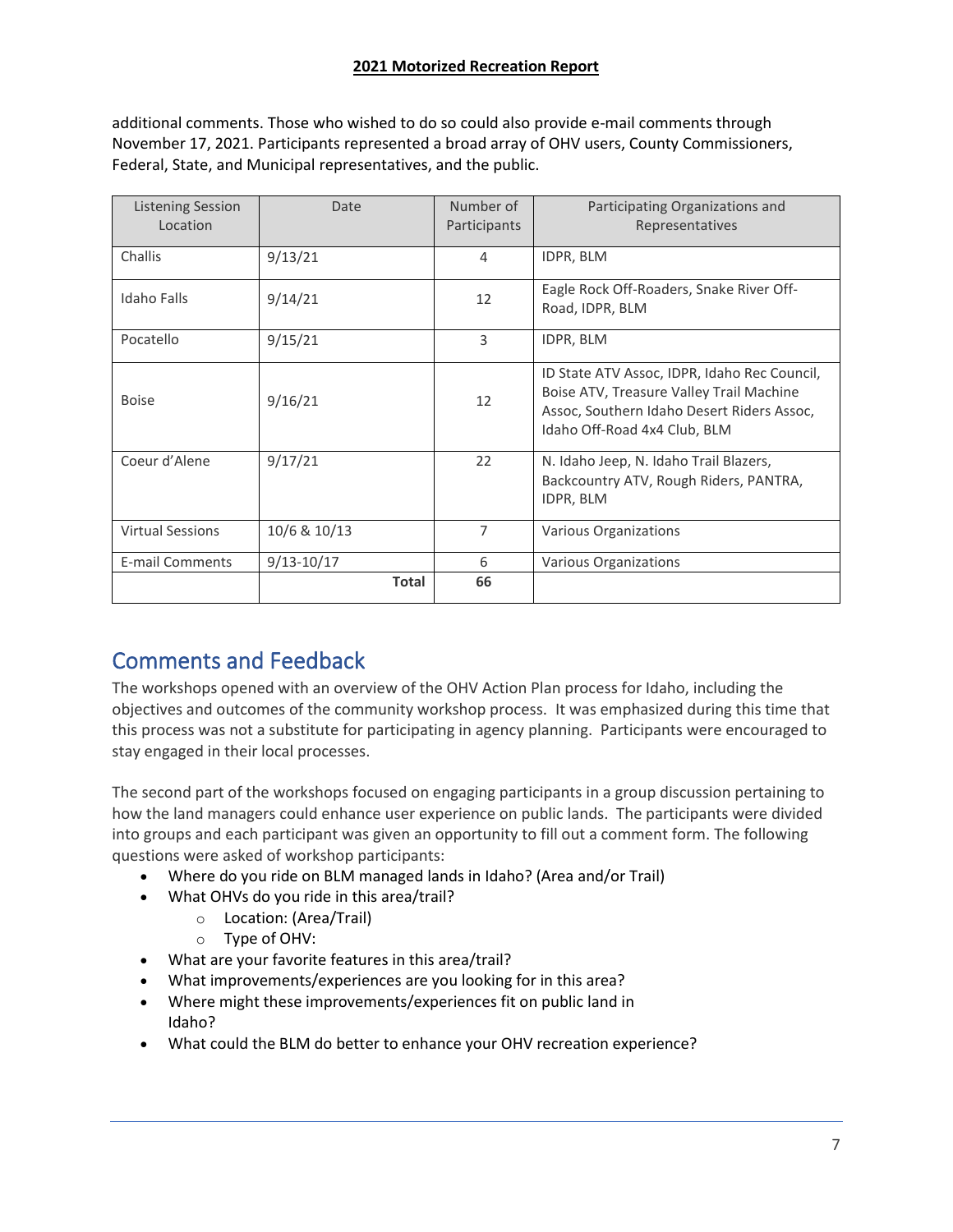After each participant answered the above questions, they were asked to discuss with their group how they felt the BLM could best enhance their OHV recreation experience. The groups were then instructed to look for common themes in their answers and to prioritize the three most important answers as determined by the group. A detailed record of individual comments may be found in the Appendix.

Once group activities were completed, the facilitators reconvened all participants and asked each small group to share their top three answers with the entire group. The facilitators recorded the answers from each group on a flip chart. Once every group had a chance to share their answers, each participant was asked to vote on their top three recommendations. The workshop priorities are listed below.

### <span id="page-9-0"></span>Workshop Priorities

The tables below list priorities indicated by the groups during each workshop and are separated by workshop location.

| <b>Challis, ID Priorities-NOHVCC Listening Sessions</b> |                                                                                            |  |  |  |
|---------------------------------------------------------|--------------------------------------------------------------------------------------------|--|--|--|
| <b>Priority</b>                                         | <b>Description</b>                                                                         |  |  |  |
| 1                                                       | Better communication with Forest Service                                                   |  |  |  |
| $\overline{2}$                                          | Improved connectivity of routes between land managers                                      |  |  |  |
| 3                                                       | Increased and improved access                                                              |  |  |  |
| 4                                                       | Increased and improved signage                                                             |  |  |  |
| 5                                                       | Cooperative management of Grouse Peak/Development of OHV                                   |  |  |  |
|                                                         | opportunities at Grouse Peak                                                               |  |  |  |
| 6                                                       | Streamline NEPA/approval process                                                           |  |  |  |
| 7                                                       | Focus on erosion control and maintenance                                                   |  |  |  |
| 8                                                       | Install beginner/training areas                                                            |  |  |  |
| 9                                                       | Establish designated/safe OHV crossing of the Salmon River                                 |  |  |  |
| 10                                                      | Utilize momentum of plans and issues, don't let local engagement<br>and enthusiasm die off |  |  |  |
| 11                                                      | Conduct route inventory                                                                    |  |  |  |
| 12                                                      | Perform scaled down NEPA, focus on project area not whole field<br>office                  |  |  |  |
| 13                                                      | Install designated trailhead, facilities, and bathrooms                                    |  |  |  |

| <b>Idaho Falls, ID Priorities-NOHVCC Listening Sessions</b> |                                                 |  |  |  |  |  |
|-------------------------------------------------------------|-------------------------------------------------|--|--|--|--|--|
| <b>Priority</b>                                             | <b>Description</b>                              |  |  |  |  |  |
|                                                             | Improve/maintain communication with user groups |  |  |  |  |  |
| $\mathcal{P}$                                               | Keep historical 4x4 routes open to such use     |  |  |  |  |  |
| 3                                                           | Recognize use at Hell's Half Acre               |  |  |  |  |  |
| 4                                                           | Expansion of 4x4 opportunities                  |  |  |  |  |  |
| .5                                                          | Increase in difficulty of 4x4 trails            |  |  |  |  |  |
| 6                                                           | Improve/install signage at Hell's Half Acre     |  |  |  |  |  |
|                                                             | Improve/create maps for Hell's Half Acre        |  |  |  |  |  |
| 8                                                           | Trash cans at OHV facilities                    |  |  |  |  |  |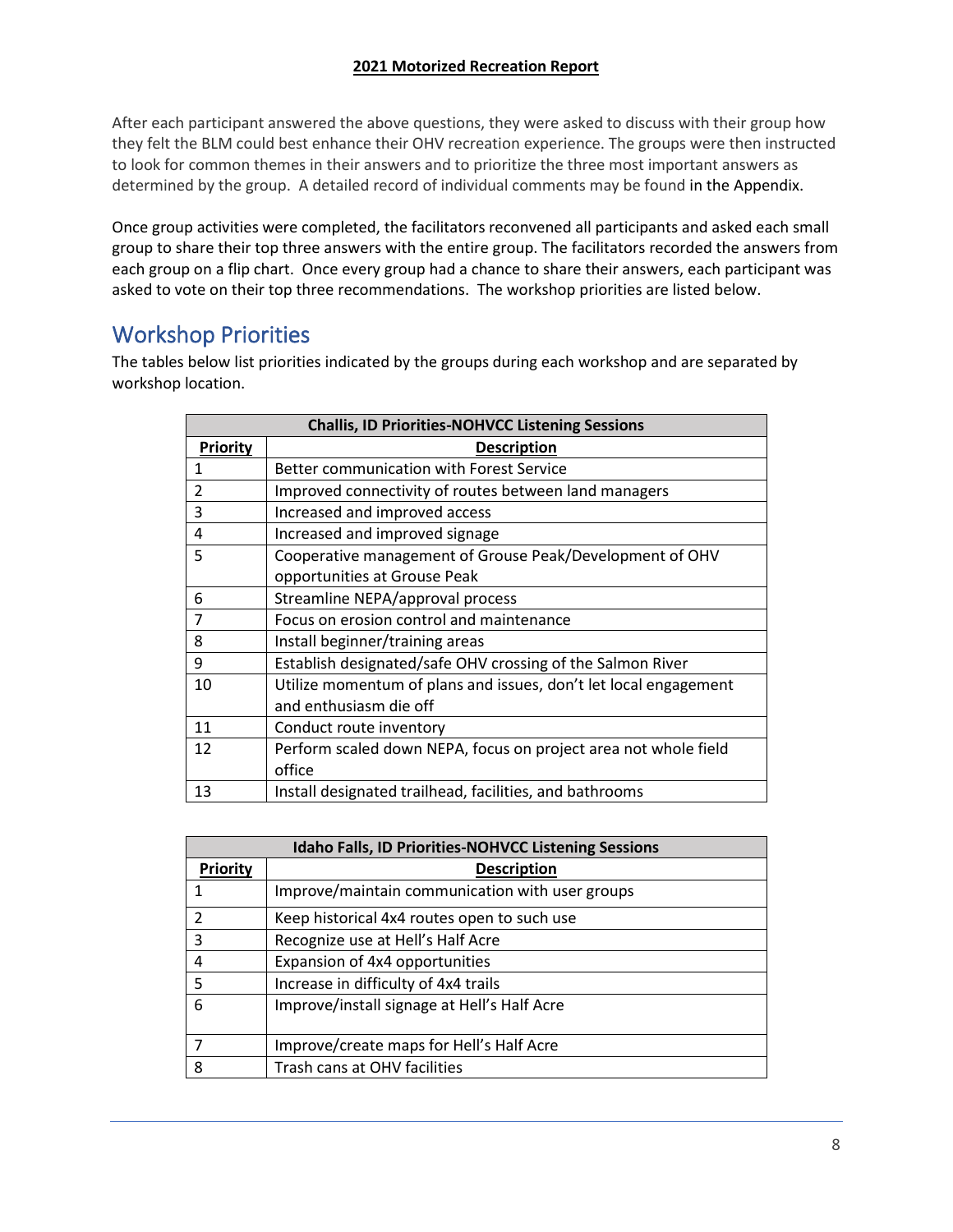| Restrooms at OHV facilities   |  |  |  |
|-------------------------------|--|--|--|
| Increased trail maintenance   |  |  |  |
| Increased educational efforts |  |  |  |

| <b>Pocatello, ID Priorities-NOHVCC Listening Sessions</b> |                                                            |  |  |  |
|-----------------------------------------------------------|------------------------------------------------------------|--|--|--|
| <b>Priority</b><br><b>Description</b>                     |                                                            |  |  |  |
|                                                           | Secure Access to public lands                              |  |  |  |
|                                                           | Pursue easements with private landowners to improve access |  |  |  |

| <b>Boise, ID Priorities-NOHVCC Listening Sessions</b> |                                                                        |  |  |  |  |
|-------------------------------------------------------|------------------------------------------------------------------------|--|--|--|--|
| <b>Priority</b>                                       | <b>Description</b>                                                     |  |  |  |  |
| 1                                                     | Education of OHV renters and new users                                 |  |  |  |  |
| $\overline{2}$                                        | Plan for garbage removal from OHV areas                                |  |  |  |  |
| 3                                                     | Land manager communication (consistent boundaries, improved            |  |  |  |  |
|                                                       | signage, consistent trail width management between managers, etc.)     |  |  |  |  |
| 4                                                     | Install shelter and tot-lot at Hemmingway Butte                        |  |  |  |  |
| 5                                                     | Increased enforcement/land manager presence at OHV areas               |  |  |  |  |
|                                                       | (education first focus of enforcement)                                 |  |  |  |  |
| 6                                                     | Utilize natural features in single-track trails                        |  |  |  |  |
| 7                                                     | Dispersal of users, trails, and trailheads (don't focus all use in one |  |  |  |  |
|                                                       | place)                                                                 |  |  |  |  |
| 8                                                     | Allow adaptive management, manage wider machines                       |  |  |  |  |
| 9                                                     | Install open challenge areas, play areas, and hill climbs              |  |  |  |  |
| 10                                                    | Increase education (stewardship, mapping, width limiters, dealer       |  |  |  |  |
|                                                       | education)                                                             |  |  |  |  |
| 11                                                    | Increase opportunities for larger machines                             |  |  |  |  |
| 12                                                    | Catalog and inventory BLM trails                                       |  |  |  |  |
| 13                                                    | Adopt cow trials and social trails where appropriate                   |  |  |  |  |

| <b>Coeur d'Alene, ID Priorites-NOHVCC Listening Sessions</b> |                                                                     |  |  |  |  |
|--------------------------------------------------------------|---------------------------------------------------------------------|--|--|--|--|
| <b>Priority</b>                                              | <b>Description</b>                                                  |  |  |  |  |
|                                                              | Designate/create 4x4 and UTV trails opportunities that compete with |  |  |  |  |
|                                                              | other states                                                        |  |  |  |  |
| $\mathcal{P}$                                                | Maintain current access and increase where possible                 |  |  |  |  |
| 3                                                            | Increase camping, trailheads, and facilities for OHV                |  |  |  |  |
| 4                                                            | Replicate Wild Bill OHV Area                                        |  |  |  |  |
| .5                                                           | Stop closing trails                                                 |  |  |  |  |
| 6                                                            | Install training area/challenge area                                |  |  |  |  |
| 7                                                            | Follow and utilize existing RMP/TMP documents                       |  |  |  |  |
| 8                                                            | Improve signage and maps                                            |  |  |  |  |
| 9                                                            | Better communication between agencies and public                    |  |  |  |  |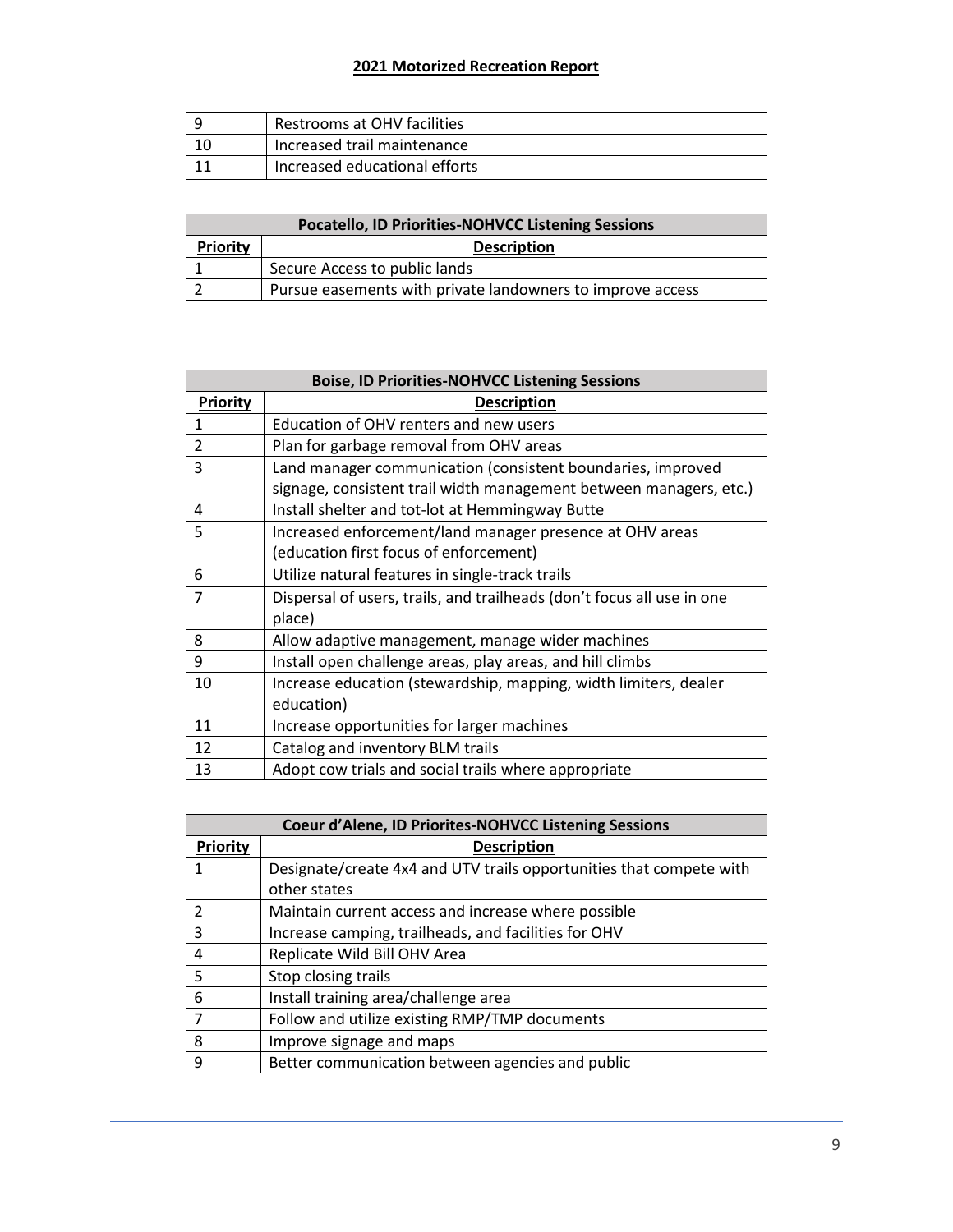| 10 | Provide opportunities for influx of new users                    |
|----|------------------------------------------------------------------|
| 11 | Disperse users for safety                                        |
| 12 | Utilize partnerships and adopt-a-trail programs                  |
| 13 | Utilize funding to help maintain trails (ID OHV sticker program) |
| 14 | Sponsor trash pickups                                            |
| 15 | Increased education and enforcement                              |
| 16 | Widen 50" trails when appropriate                                |
| 17 | Install new trail systems and loop opportunities                 |
| 18 | Maintain existing trails                                         |
| 19 | Adopt a designated CB radio channel for OHV trails               |

| <b>Virtual Session Priorities, ID-NOHVCC Listening Sessions</b> |                                                               |  |  |  |  |
|-----------------------------------------------------------------|---------------------------------------------------------------|--|--|--|--|
| Priority                                                        | <b>Description</b>                                            |  |  |  |  |
| 1                                                               | Create database of landowners that border BLM managed lands   |  |  |  |  |
| $\overline{\phantom{a}}$                                        | Adopt an official adopt-a-trail program                       |  |  |  |  |
| 3                                                               | OnX type reporting system for trail conditions/issues         |  |  |  |  |
| 4                                                               | Coordination of seasonal closures between land managers       |  |  |  |  |
| .5                                                              | Eliminate inconsistency of vehicle types allowed on trails    |  |  |  |  |
| 6                                                               | Consistent signing (BLM and other land managers)              |  |  |  |  |
|                                                                 | Widen trails and open to full size vehicles where appropriate |  |  |  |  |
| 8                                                               | Maintain and improve access                                   |  |  |  |  |
| 9                                                               | Provide heavy traffic notifications                           |  |  |  |  |

# <span id="page-11-0"></span>US Bureau of Land Management in Idaho OHV Recreation Needs and **Opportunities**

The BLM manages nearly 12 million acres of land in Idaho, nearly ¼ of the state's total land area, for multiple uses. The lands managed fall into four different district offices: the Boise District, The Coeur d'Alene District, the Idaho Falls District, and the Twin Falls District. Each district is broken up into 14 different field offices.

- Boise: Bruneau Field Office, Four Rivers Field Office, Morley Nelson Birds of Prey NCA, Owyhee Field Office
- Coeur d'Alene: Coeur d'Alene Field Office, Cottonwood Field Office
- Idaho Falls: Challis Field Office, Pocatello Field Office, Salmon Field Office, Upper Snake Field **Office**
- Twin Falls: Burley Field Office, Craters of the Moon National Monument, Jarbridge Field Office, Shoshone Field Office

Specific BLM comments provided by listening session participants include:

Idaho Falls District:

• Salmon Field Office: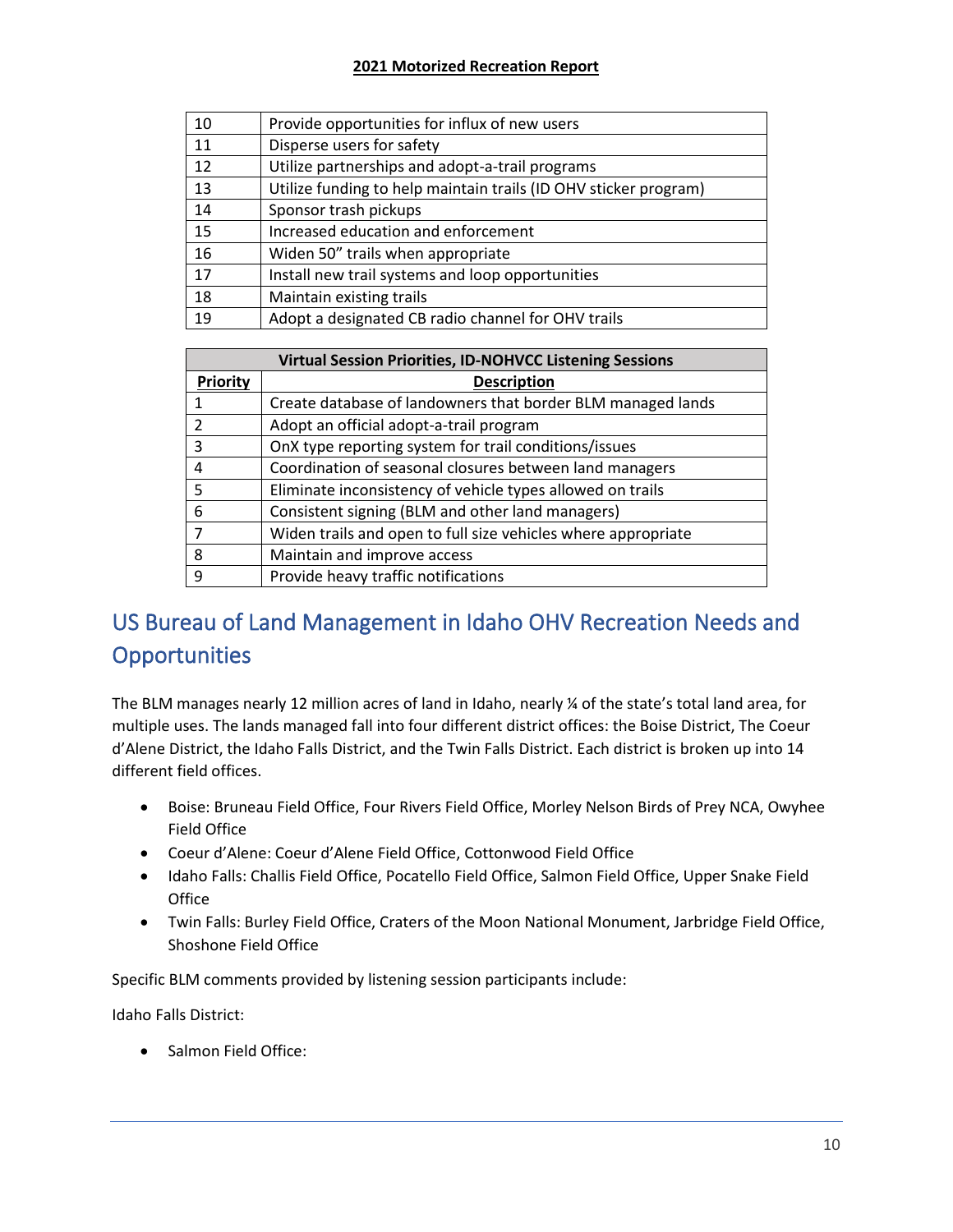- $\circ$  Allison Creek does not connect to main trials, Cow Creek trail dead ends, connecting trails in this area to create more cohesive loops would be beneficial
- o Work with the Forest Service to develop a trail system in the Grouse Peak area (see attachments)
- o Assess feasibility of widening OHV trails to expand access
- Upper Snake Field Office:
	- $\circ$  Forks of Moody was a 4x4 road that a creek crossing was blocked and a 50" bridge installed. Reopen to full size access
	- $\circ$  Hell's Half Acre could be developed into a world class rock crawling area bringing tourism to the area
	- o Install designated parking area and facilities at Hell's Half Acre
	- o Signing, mapping, and establishment of designated routes at Hell's Half Acre
	- $\circ$  Follow up on the Stinking Springs-Spring Creek bypass proposal submitted by the Snake River Trails Alliance (see attachments)
- Pocatello Field Office
	- $\circ$  Pursue easements to provide access to the Deep Creek Area and develop and designate a trail system there (see attachments)

#### Boise District:

- Owyhee Field Office:
	- o Install group shelter at Hemingway Butte
	- o Improve mapping and signage
	- o Manage for trail user diversity: UTV, motorcycle, ATV, and 4x4
	- o Designate play areas/open areas
	- $\circ$  Accurately inventory travel routes including how they move through non-managed lands
	- o Have a presence on the ground to educate/enforce when needed
	- o Develop/build trails and maintain them
	- $\circ$  SW Idaho can be developed to become a destination for trail-based recreation; motorized and non-motorized. Develop trails/play areas for mountain bikes and OHVs in a way they can coexist and share the land.
	- o Provide better opportunities to host events
	- $\circ$  Allow for more single-track trails as many of the trails have been taken over by ATVs, side-by-sides, and jeeps
	- o Eliminate checkerboard access
	- o Recognize trail designations for larger vehicles
	- o More vault toilets, picnic tables and shade structures for camping. (think car camping area/day use)
	- $\circ$  A 4x4 practice area to include a "sluice box course,", "Stairstep Boulder Climb" and other rock-filled boulder tracks for testing vehicles and drivers without obstructing an existing trail. (think newly upgraded vehicle shakedowns and new drivers needing practice near support vehicles or parking lot rescue ~100-200 yards long, multiple lanes).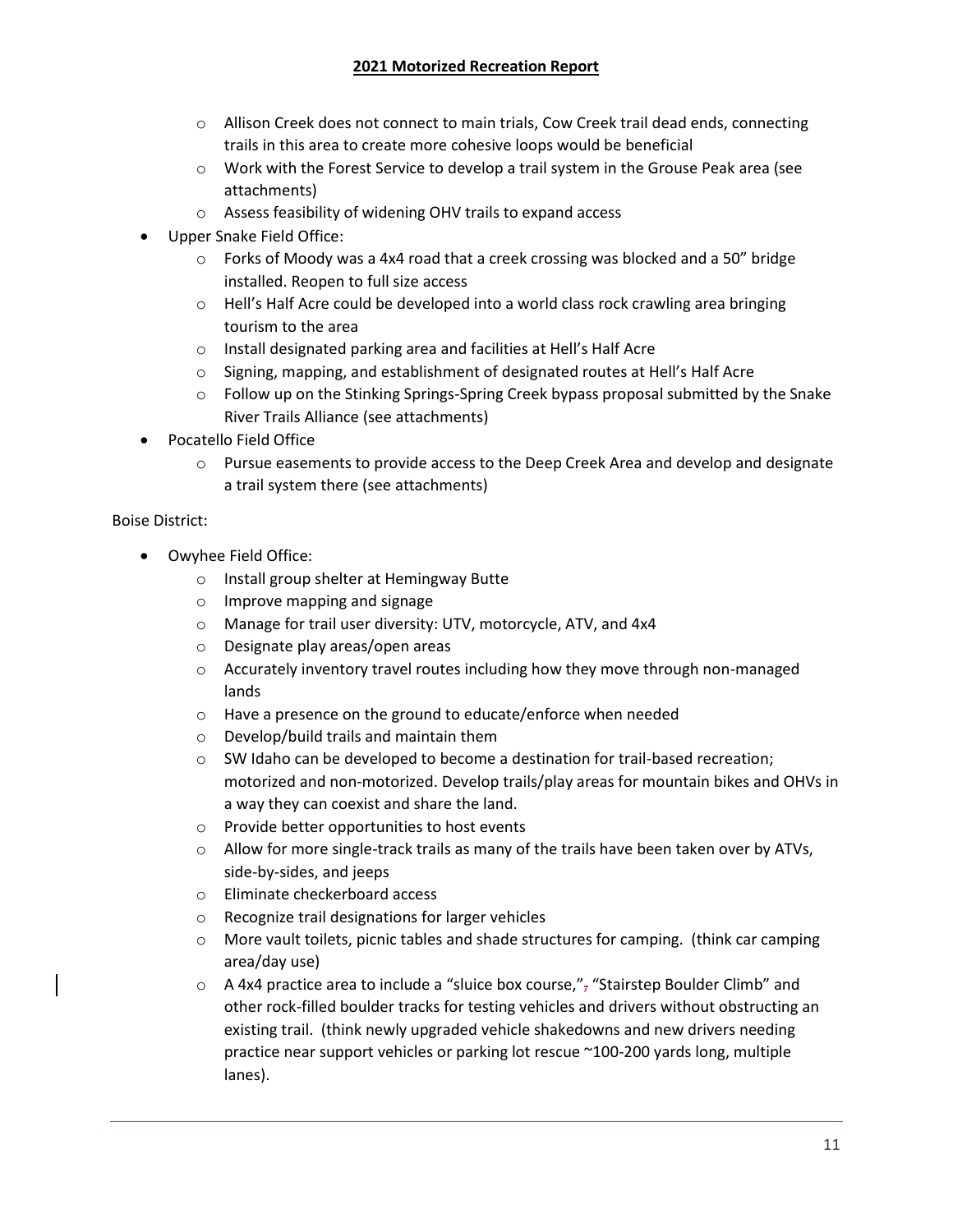$\circ$  A large shade structure for club meetings with cooking facilities nearby. (think pavilion with picnic tables and charcoal grill stands for ~100 people)

Coeur d'Alene District:

- Coeur d'Alene Field Office
	- o Designate more trails for full size vehicles.
	- o Specify what constitutes high clearance trails
	- o Mark trailheads with name and difficulty ratings
	- o We need an outlet for extreme experiences without constant conflict
	- o Support health & responsible recreation
	- o Reopen historical use trails
	- o More trail experience, less roads
	- $\circ$  Increase trail difficulty (add or utilize more obstacles) allow for use of mechanized equipment to construct obstacles
	- o Better maps
	- o Improved trail connectivity
	- o Make 4x4 trails more accessible and not just 50" trail
	- o Increase trail maintenance
	- o Increase trail diversity
	- o Increase camping opportunities
	- o Designate trailheads for 4x4 access
	- o Implement an adopt-a-trail program
	- o Improved communication
	- o Officially recognize Denver and Red Cloud Trails
	- o Provide restrooms at trailheads
	- o Stop closing trails to 4x4 access
	- $\circ$  Use gatekeepers/filters to keep incapable vehicles from accessing 4x4 trails
	- $\circ$  "Rollercoaster trail is an awesome trail with lots of great obstacles. I would like to have more trails like this to play on."
	- o Improve signage/replace damaged signs
	- o Install 4x4 trail system such as those found in MT, WA, and Oregon
	- $\circ$  "So far the Coeur d'Alene District has only reduced access. I would like to see them secure easements so a trail system could be developed. A loop between Pine Creek to Denver Creek would be great." -Anonymous
	- $\circ$  "We need the land managers to follow the current RMP/TMP. They have taken actions that are in complete conflict with those documents." -Anonymous
	- $\circ$  NITB has years of work invested in this trail (Rollercoaster). With the new management in the CDA District it is as if all the time and money invested means nothing.
	- o We need more locations like the Rollercoaster Trail that create more access to dispersed use.

#### **General BLM Public Comments**: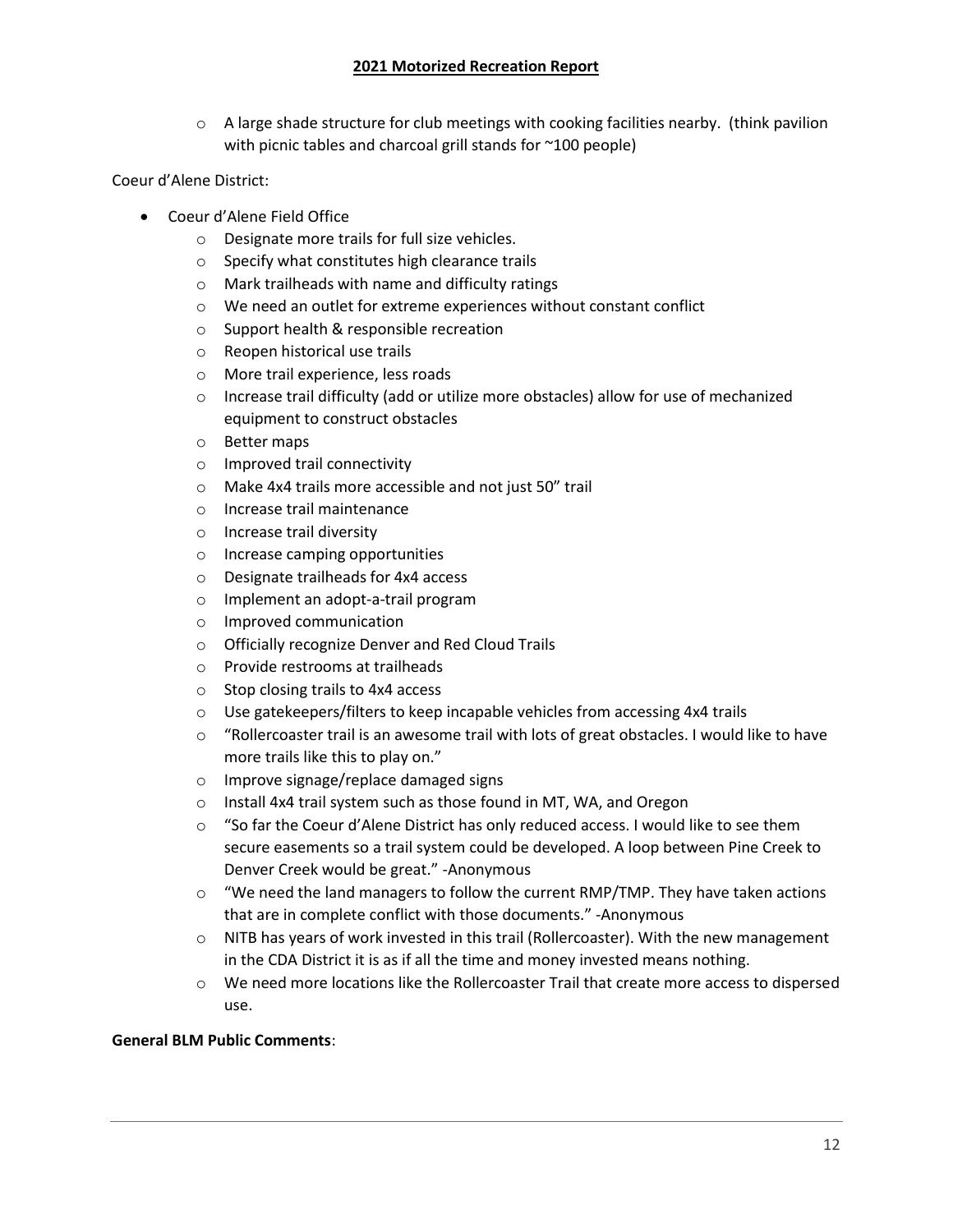- As the safety training coordinator for OHV use, the idea of ATV training areas and obstacle courses is very appealing. This would be a great thing to see in many different areas.
- Install more restrooms at OHV facilities
- Ensure that changes take all groups into consideration
- Foster open, continuous communication and partnerships with local groups for continuous feedback
- Open more trails to full-sized vehicle access
- Maintain existing 4x4 access rather than limiting routes to smaller vehicles
- Increase obstacles and difficulty of trails
- Share responsibility and upkeep of trails with clubs
- Improve mapping
- Improve signing
- Planning/management continuity between land managers and user groups
- Install bypasses on challenge areas to increase trail sustainability
- "I feel there is a better place to install windmills on land that isn't being used for recreational use, wild animals and history of the trails. We have lots of rock area land where the windmills companies can build roads. Windmill companies need to support their own construction of maintenance roads and not close the trails and roads. They can do this in both areas of out south and north." -Anonymous
- Improve trail maintenance
- Improve education and enforcement
- All trails should be open unless restricted; restrictions must be signed on the ground
- Provide flexibility to local land managers that allows them to be flexible according to new use type and trends
- Expand >50" trail availability statewide
- Increase stewardship and ethics messaging
- Provide ongoing trail maintenance
- Post trail limiters at the head of all 50" trails
- Inventory what is on the ground
- Utilize management options other than trail closure
- Over the last several years the BLM has limited and, in some areas, removed trailheads. In south-central Idaho the BLM removed vaulted toilets at the old snowmobile parking area near West Magic Reservoir in Blaine County and from the snow play area near Johnson Hill on State Highway 46 along the Gooding and Camas County boundaries. Both locations feature large, graveled parking lots used by both winter recreationalist (less not with less snowfall) and wheeled motorized users.
- "It would be great if the BLM would develop designated trailheads for users. I want to be a good steward of the land and not infringe upon private landowners and public land range users. Developing trailheads instead of eliminating them will benefit **ALL** public land users. The bulk of BLM developed areas center around fishing and rafting. Very little for OHV." -Anonymous
- "Idaho is vastly spotted with Federal Lands, State Lands, and Private Lands. Development of recreational sites for off-highway users is greatly needed. We have several sites being used until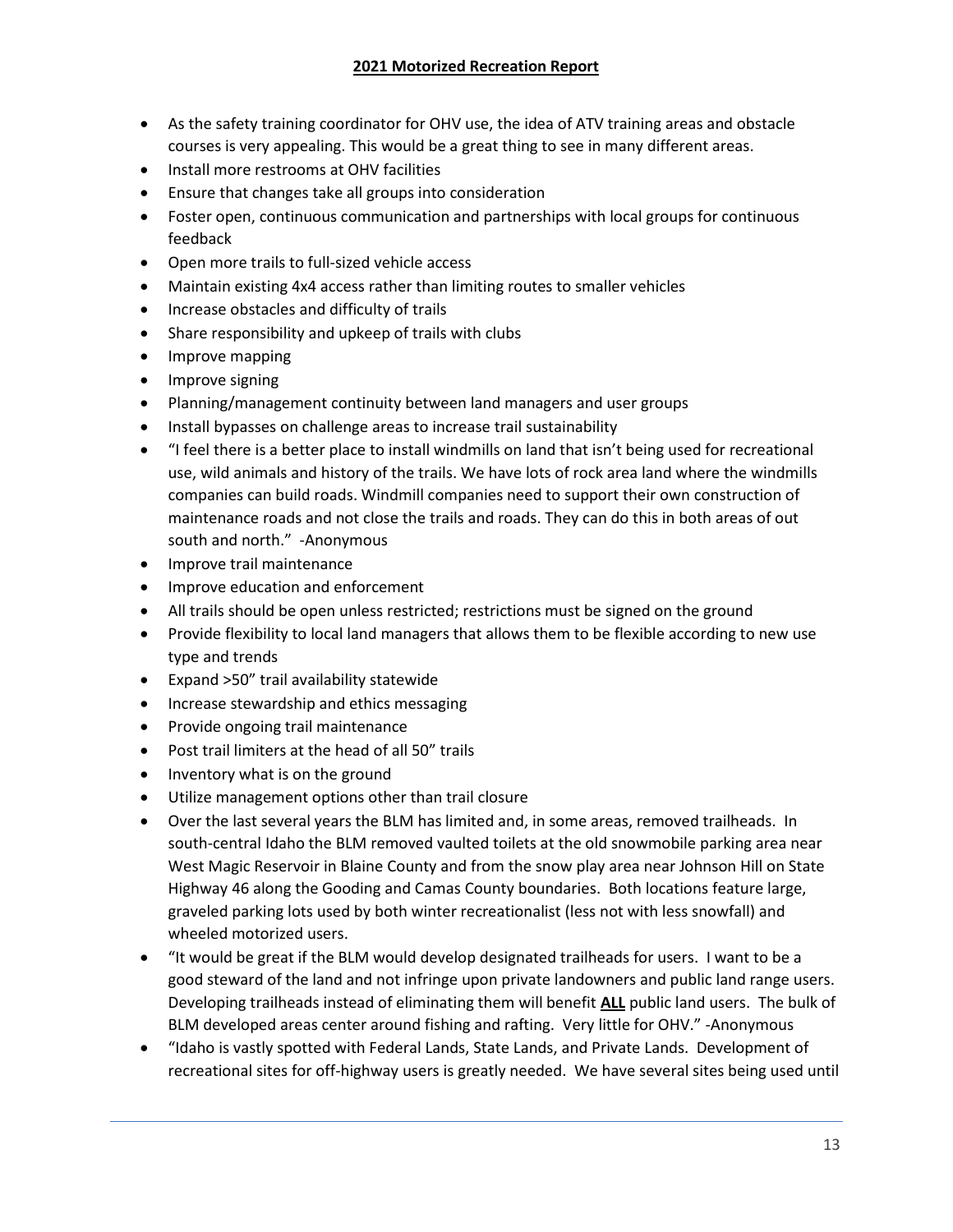some form of conflict happens. When there is conflict, BLM seems to limit access and not work with user groups to resolve the issue. By building designated OHV trailheads can be a step at resolving the conflict instead of exasperating it. We have had great working relations with most Forest Service Ranger Districts. It just seems unorganized with dealing with the BLM." - Anonymous

- "Idaho is a unique and beautiful place to recreate. We have a true four-season year where many wheeled OHV users transition to snowmobiles in the winter. But we still have vast areas of wheeled OHV opportunities. When the snow gets too deep and temperatures drop, lots of wheeled OHVs head to the deserts. This makes Idaho unique, but the BLM uses this as lack of use. During the spring, summer, and fall most OHV users prefer to ride the upper elevations where temperatures are cooler and scenic colors are awe inspiring. In late fall to early spring, many wheeled OHV users will head to the deserts and enjoy the wonderful scenic vistas and historic features when the temperatures are cooler. Understanding these seasonal transitions would behoove the BLM to recognize and form developed trailheads for users." -Anonymous
- "I would like BLM, NOHVCC or Idaho State 4x4 Association to act as an information source for the clubs to communicate with the private landowners who are adjacent to the designated trails and vice versa. Being able to communicate back and forth will help the clubs be good stewards with trail management and foster good relations to alleviate landowners' complaints. The scale of landowners and club members is too big for any single club, central data compilation is necessary. I feel it would be best for NOHVCC or Idaho State 4x4 Association to handle the direct advertisement and communication between the groups. BLM should handle the funding & data management administration for access to the information. Simply put, most off-road enthusiast wants to be good stewards of the land and maintaining access requires all parties to communicate effectively." - Anonymous

### <span id="page-15-0"></span>NOHVCC Recommendations for the BLM:

- 1. Increase communication and transparency: There is a perception that OHV user voices are not heard, and their needs are not being met. There also seems to be a lack of shared understanding of TMP and RMP documents and decision making. Consider creating a stakeholder group that meets regularly to properly inform users of upcoming management decisions and actions. This could be done statewide, by District, or by Field Office.
- 2. Look for opportunities for expansion of trail opportunities for vehicles greater than > 50" in width. This is the fastest growing user group in the country. If land managers give riders the opportunities they want on trails and in open areas, they won't create their own opportunities. This will reduce user conflict and resource damage. Connectivity, variety of experiences, and multiple challenge levels are vital components of any trail system.
- 3. Improved mapping: Mapping is a major concern of OHV users in Idaho. Help educate users about the availability of the Idaho Trails Mapping App (trails.idaho.gov) and other applications. Ensure that local user maps are available on Avenza or equivalent apps. Encourage partner groups to seek funding through grants and sponsorships to create and distribute trail maps.
- 4. Improved signage: Signage is also a concern for OHV users in Idaho. Proper signage is a valuable enforcement tool for keeping riders on the trails/areas where they should be riding. Consider pursuing grant funds from the Idaho Department of Parks and Recreation to improve signage.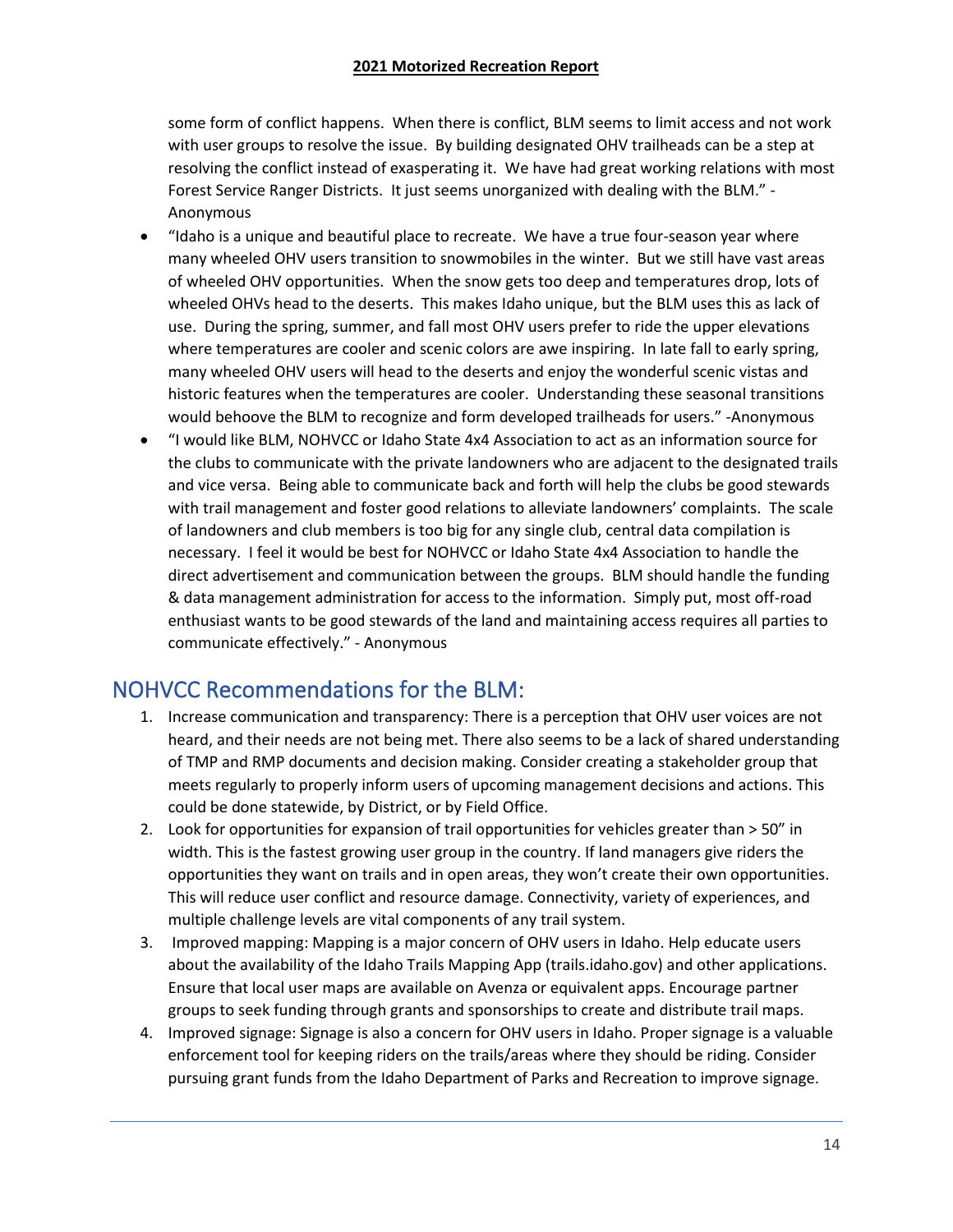Utilize partner groups to install and maintain signs to help alleviate staffing and funding shortages.

- 5. Increase enforcement activities: This could simply mean having agency presence at trailheads and on the trails. An education first focused program is favored by users, but citations are welcomed for bad actors. Peer enforcement can be a valuable tool; consider utilizing local clubs as ambassadors who can educate users on proper use and ethics. Idaho OHV sticker funds are available to local County Sherriff's Offices that conduct OHV patrols.
- 6. Increased trail maintenance: Trail maintenance is a well-known need across the nation. Ensure that local recreation planners are aware of the maintenance programs offered by the Idaho Department of Parks and Recreation. Train and certify volunteers to conduct tread maintenance. The resources given to the agency are not sufficient to meet the trail maintenance needs, so contributions from volunteers and partners are invaluable.
- 7. Expand trail opportunities: NOHVCC understands that developing new trails is a massive undertaking. With the long history of mineral and resource extraction as well as grazing in Idaho there are many routes that could be converted to OHV routes. Please refer to the Great Trails Guidebook, which can be found a[t www.nohvcc.org,](http://www.nohvcc.org/) for recommendations on how to create high quality road to trail conversions.
- 8. Increase trail difficulty: Users seeking challenge often create their own if it can't be found on the trail. Utilizing natural challenge features or creating challenge features like those found on the Rollercoaster Trail in the Coeur d'Alene Field Office are both good strategies for providing quality recreation experiences. Make sure that challenging trails/trail segments are signed appropriately and provide alternate lines to increase accessibility to the trail and reduce resource damage. Please refer to the Great Trails Guidebook, which can be found at [www.nohvcc.org,](http://www.nohvcc.org/) for recommendations on how to create trail challenges.

# <span id="page-16-0"></span>BLM Staff Recommendations: Partnership and Facility Needs:

As part of the research for this report, NOHVCC distributed a questionnaire to BLM staff in Idaho. Each Field Office was asked to provide some basic information and any specific notes for the OHV opportunities that they manage. This feedback can be found below.

Boise District:

- Bruneau Field Office
	- o No comments provided
- Four Rivers Field Office
	- $\circ$  Checkerboard management nature of some areas makes mapping difficult for BLM to make unilateral decisions – Have good map for some areas, particularly close to urban areas.
	- $\circ$  8<sup>th</sup> Street area has digital maps. City of Boise takes the lead.
	- o Areas are well-signed but may not always meet expectations of urban visitors.
	- $\circ$  Have robust volunteer community State Parks primarily manages OHV volunteer activity.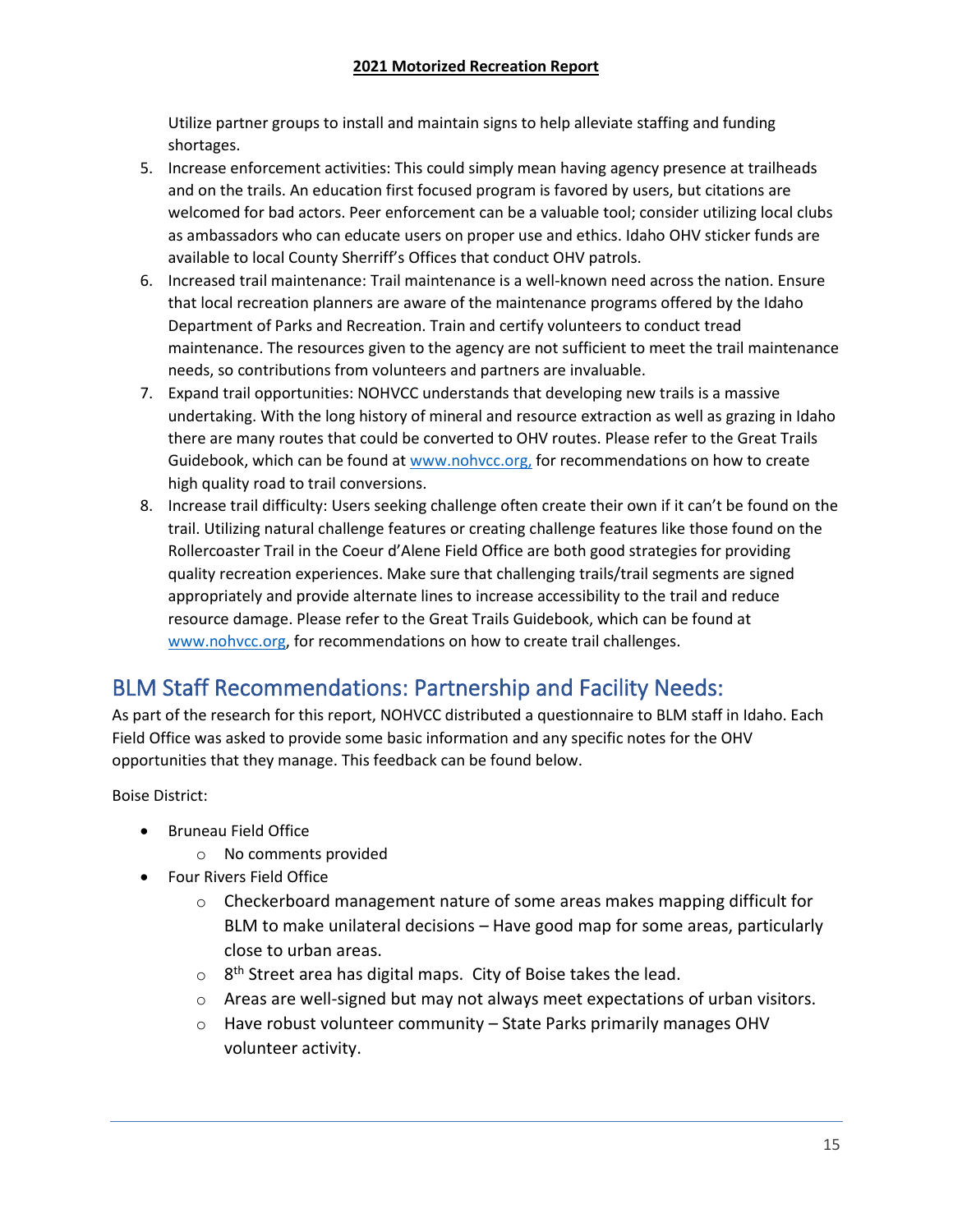- $\circ$  Will eventually need to develop additional structures to accommodate increased use in dispersed areas and for resource protection.
- $\circ$  Lots of developed and dispersed opportunities near Boise. Need to consider maintenance costs for existing opportunities before moving on to new construction.
- Morley Nelson Birds of Prey NCA
	- o No comments provided
- Owyhee Field Office
	- o No comments provided

Coeur d'Alene District:

- Coeur d'Alene Field Office
	- o Only in the Rochat/ Pine Creek SRMA are there specific facility infrastructure established for motorized recreation in the FO. There are informal parking staging areas on BLM for the East Fork of Pine Creek (Lynch Gulch, Highland Creek, Nabob-Burma, and Hunter-Trapper) Dispersed camping opportunities exist. No formal designated OHV campgrounds and related OHV facility amenities exist in the CdA FO
	- o Revisions to the TMP maps needs to occur in-house by BLM staff first. Then open opportunities can be discussed for third party creation of BLM maps in addition to mapping apps
	- o "Friends Groups" need to be in alliance with BLM missions, regulations, and management direction for responsible, sustainable OHV access and uses. Must be willing to provide accurate public interpretation for staying on designated roads and trails, route restrictions, cleaning and maintaining facilities, respecting private property rights within BLM's direction under a formal agreement
	- o Organize Volunteers: Promotion of Leave No Trace and pack it in- pack it out ethics. Garbage, dispersed camping, and abandon vehicle clean-ups are always welcomed.
	- $\circ$  Plan for facilities and restrooms: Collaboration and idea gathering for where these facilities would be best located to serve public visitors. NEPA then would need to be performed.
	- $\circ$  Ongoing- responsible collaboration efforts can be discussed. Buy in from gateway communities and adjacent private land owns is a must. Securing public easements and ROWs is key in this FO.
- Cottonwood Field Office
	- o No significant OHV recreation

Idaho Falls District:

- Challis Field Office
	- o Install trailheads and facilities for OHV trailheads
	- o Update sign inventory
	- o Create "Friends Group" for OHV area(s)
	- o Complete TMP revision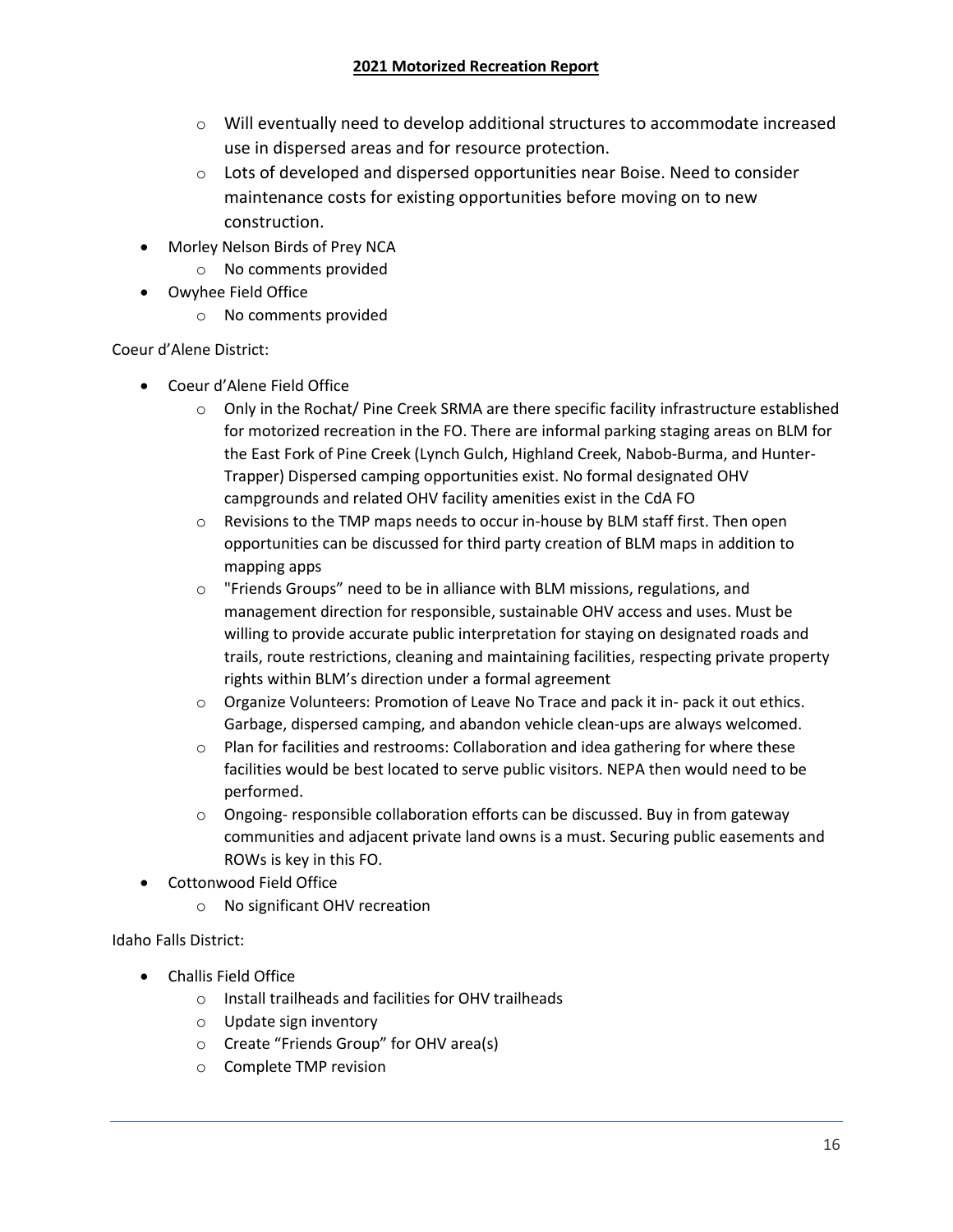- Pocatello Field Office
	- o Create "Friends Group" for the area
	- o Design & install trails for existing or new OHV area
	- o Install 3 campsites
	- o Install 3 fire rings
	- o Install 3 picnic tables
	- o Install shade structure
	- o Install loading ramp
	- o Install additional barriers for undesignated routes
	- o Install additional bollards for size restriction
	- o Replace heavy duty gates at the trailheads
- Salmon Field Office
	- o Digital map completed in 2021
	- o Digital map on BLM page, may be added to apps with agency approval
	- o Need updated/replaced signs, Open road/trail markers for South half, develop sign plan for North half
	- o Toole Trails Group current partnership, increased volunteer support would be good but opportunity to recruit in Salmon/Challis is limited
	- o Maintenance capacity may limit expansion of facilities
- Upper Snake Field Office
	- o Create TMP for Mountain Valleys, Sand Creek, Big Desert, Upper Snake East, and Snake River Corridor.

#### Twin Falls District:

- Burley Field Office:
	- o No information provided
- Craters of the Moon National Monument:
	- o Digital map is available on the BLM site, as well as paper maps.
	- o Map is downloadable to Avenza
	- $\circ$  Signing at key entrance points indicating stay on roads and trails. Desert roads get used primarily in the spring and fall – signs remind people to not use them when they are muddy or in other bad conditions.
	- o Not enough demand for facilities
- Jarbridge Field Office
	- o Undeveloped OHV area near Glenns Ferry, ID. Historically, it has mostly been a motorcycle destination but over the last several years it has been utilized more by UTVs. Area management objective is to provide opportunities for visitors to engage in OHV riding so they realize a "moderate" level of exhilaration and excitement, testing and improving riding skills, being with friends and family, enjoying preferred activities in an appropriate setting, and risk taking.
	- o Undeveloped OHV area that connects the Yahoo SRMA to the Deadman SRMA. Historically, there were trails that connected these two OHV areas but were lost due to wildfires and fence construction. Management objective is to provide opportunities on a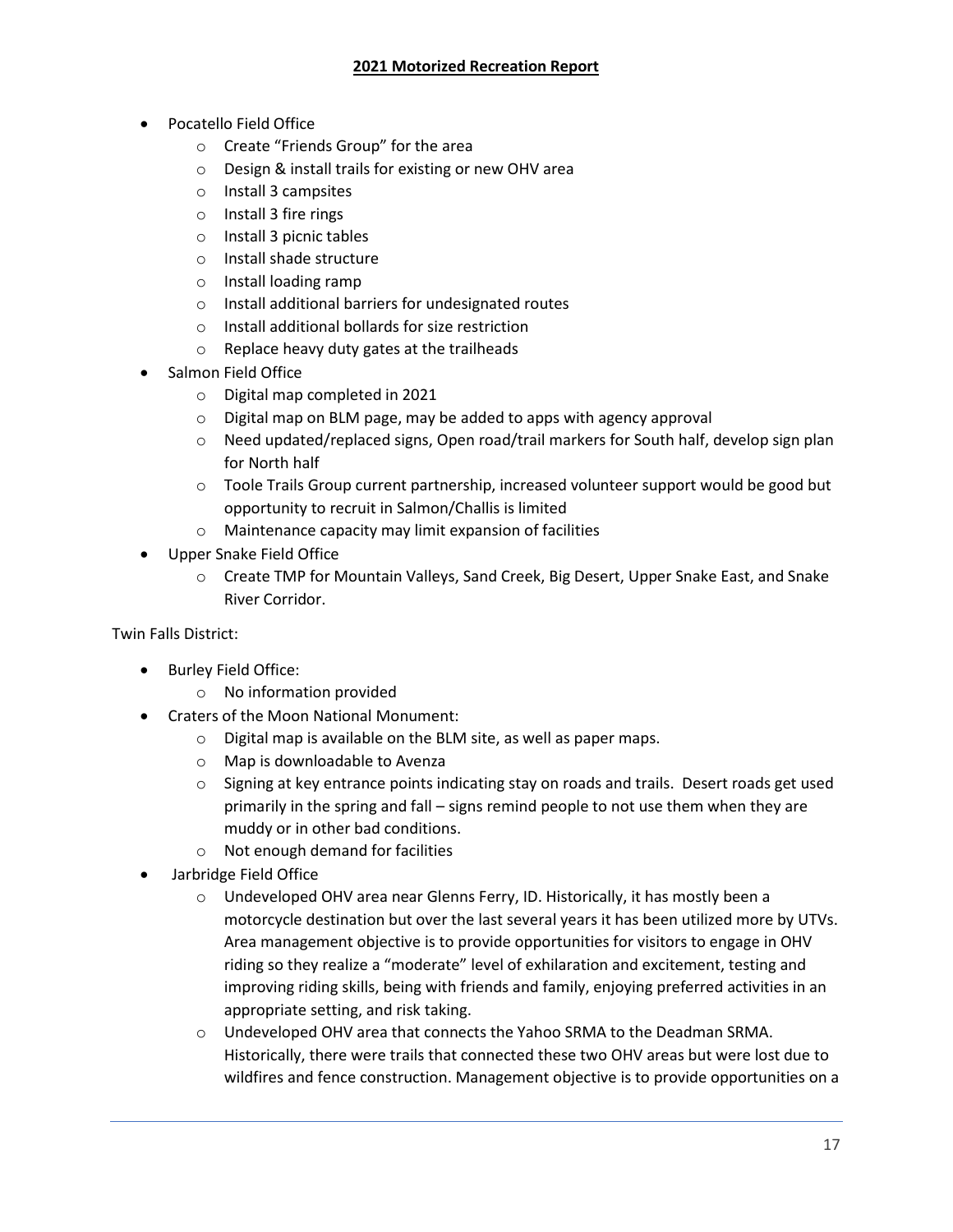series of designated routes so they realize a "moderate" level of the targeted experience and benefit outcomes. Improvements should be geared toward facilitating access and accommodating users and to develop a designated trail system that links the Yahoo and Deadman OHV areas.

- o Undeveloped OHV area near Hagerman, ID. Historically, it has mostly been a motorcycle destination but over the last several years it has been utilized more by UTVs. Area management objective is to provide opportunities for visitors to engage in OHV riding so they realize a "moderate" level of exhilaration and excitement, testing and improving riding skills, being with friends and family, enjoying preferred activities in an appropriate setting, and risk taking.
- o New trail systems need to be designed that connect the Yahoo and Deadman trail systems
- o Create digital and paper maps for OHV areas
- o Add area map to appropriate mapping apps
- o Create "Friends Group" for OHV area(s)
- o Organize Volunteer Efforts
- o Create sign plan and install comprehensive signing
- o Perform needed trail design work in the Deadman SRMA
- o Design and install trails for new or existing OHV area
- o Finalize route/trail system
- o Develop trail maintenance program
- o Delineate parking areas
- o Install 1-2 kiosks
- o Install 1 vault toilet
- o Install loading ramp
- Shoshone Field Office
	- $\circ$  Have an inventory, but it is dated (10-15 years old). Fairly confident there aren't a lot of new routes. Ground isn't conducive to proliferation of user-created routes. Not getting requests for maps.
	- o Signing at key entrance points indicating stay on roads and trails. Desert roads get used primarily in the spring and fall – signs remind people to not use them when they are muddy or in other bad conditions.
	- o Used to work with the Idaho Mountain Dirt Riders in the Wood River Valley but they are no longer an organized group.
	- $\circ$  Occasional involvement by volunteers to maintain one mile motocross track at Croy Creek. Riders not organized. Light use of motocross track (maybe 15-20 people on a very limited number of days when wet enough to allow riding).
	- $\circ$  Low OHV use across the entire FO. Most riding is concentrated on just a few days a year in the Spring and Fall.
	- $\circ$  Magic Valley ATV Riders Most active club on the FO Host 1-2 group rides in Shoshone each year that draw about 15-20 riders.
	- $\circ$  Motocross track near an existing trailhead, has restrooms, designated parking area.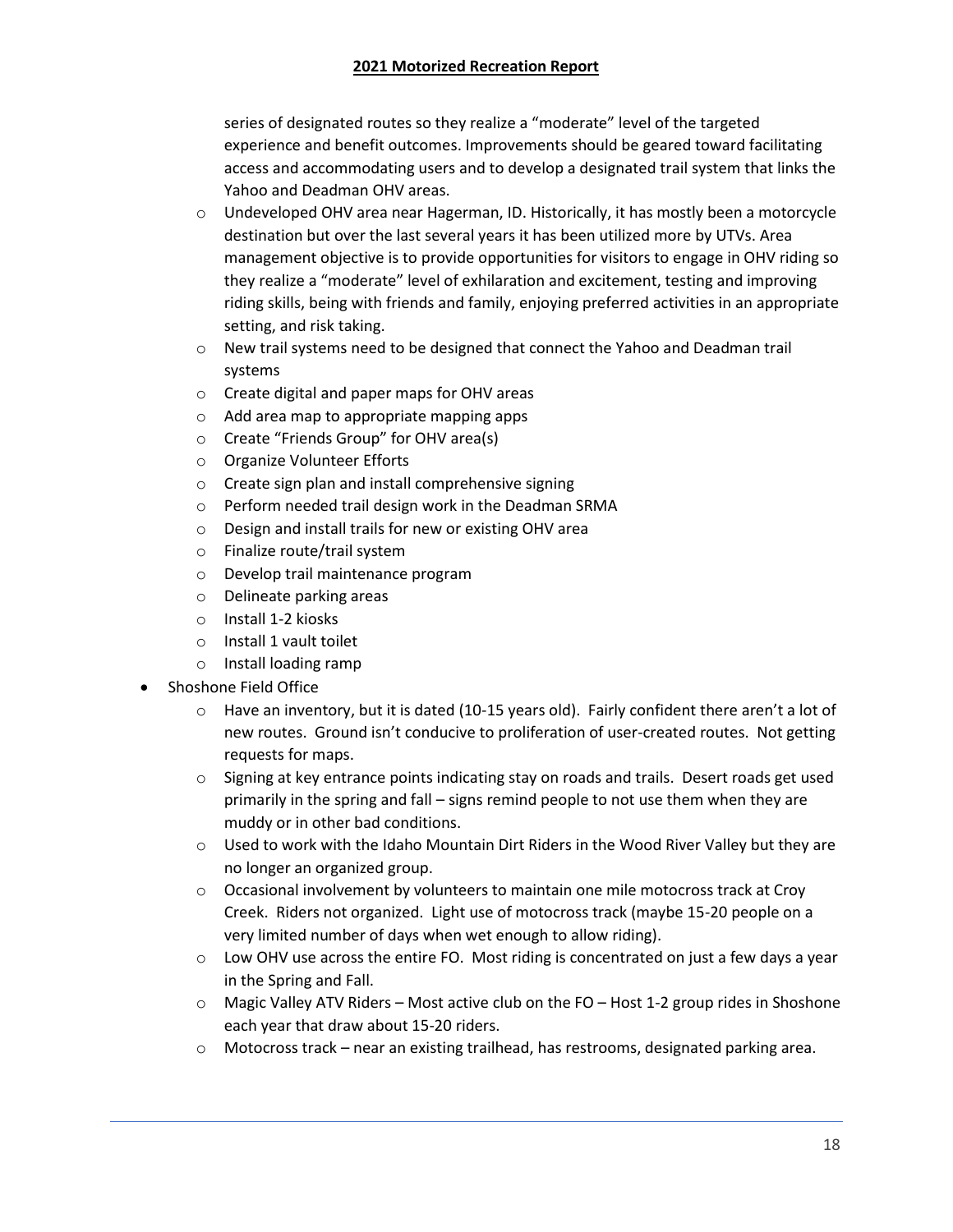- $\circ$  EA just finished that allows for 80 miles of new recreational trails to be built. Most will be designated as Class 1, 2 or 3 e-bikes. EA identified area for 21 miles of motorized single-track. The yet-to-be constructed single-track will connect to an adjoining robust trail system on USFS land.
- $\circ$  No need for new trails in FO a lot of the use there is ROV, and while use is increasing it only occurs on a few select days during Spring and Fall.

### <span id="page-20-0"></span>**Conclusion**

The passion and knowledge of the OHV users in Idaho is palpable. There is a strong desire to volunteer and support activities that promote sustainable and fun OHV activities. The BLM and non-governmental entities and individuals should work together to provide quality mapping, signing, and educational programs to enthusiasts in the State. Continue to utilize these partnerships to expand and improve the vast amount of OHV opportunities that the BLM manages in Idaho.

### <span id="page-20-1"></span>**About NOHVCC**

The National Off-Highway Vehicle Conservation Council (NOHVCC), as a national body of OHV recreation enthusiasts, develops and provides a wide spectrum of programs, materials and information, or "tools", to individuals, clubs, associations, and agencies to further a positive future for responsible OHV recreation. NOHVCC is a 501(c)3 education non-profit organization. The organization is not a membership organization, but a partnership organization with volunteer State Partners in nearly every State. The organization partners with the Canadian Off-Highway Vehicle Distributors Council, the Canadian Quad Council, and the Motorcyclists Confederation of Canada. In addition to these enthusiast partnerships, NOHVCC has partnerships with government agencies such as the USDA Forest Service, the USDI Bureau of Land Management, the Federal Highway Administration, plus state and local agencies. NOHVCC's goal is simply to provide "A Positive Future for OHV Recreation."